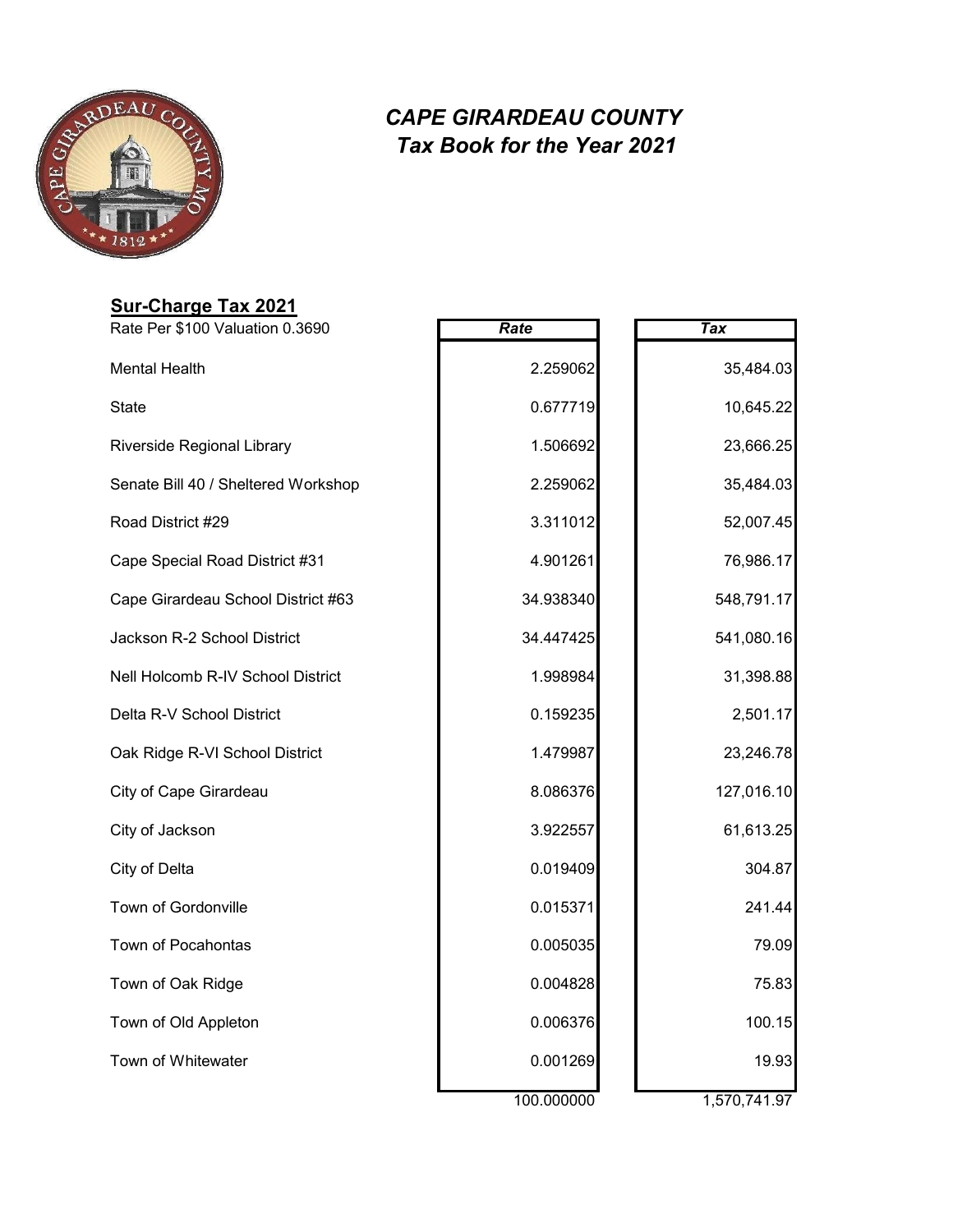

#### **Road District #29**

Rate Per \$100 Valuation 0.00

|                                                                                                                           | <b>Valuation</b>        | <b>Tax Totals</b> |
|---------------------------------------------------------------------------------------------------------------------------|-------------------------|-------------------|
| <b>REAL ESTATE</b><br><b>Forest Cropland</b>                                                                              | 0                       |                   |
| Agricultural                                                                                                              | 19,269,980              |                   |
| Residential                                                                                                               | 311,423,750             |                   |
| Commercial                                                                                                                | 105,378,030             |                   |
|                                                                                                                           | 436,071,760             | 0.00              |
| PERSONAL PROPERTY                                                                                                         | 156,377,181             | 0.00              |
| <b>RAILROAD &amp; UTILITY</b><br><b>Local Assessed Real Estate</b><br><b>Operating Property</b><br>Non-operating Property | 156,637<br>22,720       | 0.00<br>0.00      |
| <b>State Assessed Real Estate</b>                                                                                         | 19,286,119              | 0.00              |
| <b>Local Assessed Personal Property</b>                                                                                   | 56,263                  | 0.00              |
| <b>State Assessed Personal Property</b>                                                                                   | 6,136,899<br>25,658,638 | 0.00<br>0.00      |
| <b>SUR-CHARGE</b>                                                                                                         |                         | 52,007.45         |
| <b>TOTALS</b>                                                                                                             | 618,107,579             | 52,007.45         |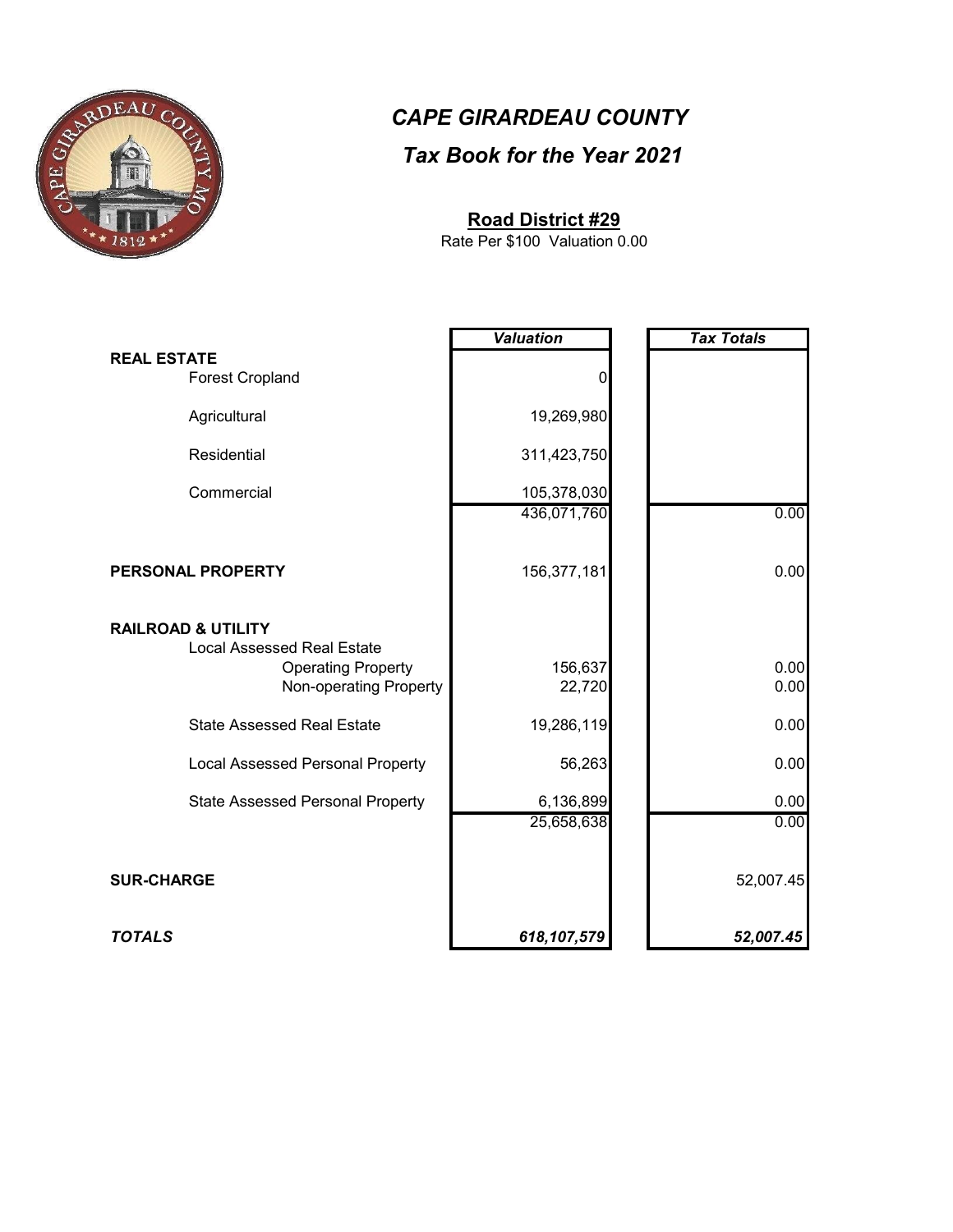

# *CAPE GIRARDEAU COUNTY*

#### *Tax Book for the Year 2021*

#### **Cape Special Road District #31**

Rate Per \$100 Valuation 0.00

|                                                                                                                           | <b>Valuation</b>        | <b>Tax Totals</b> |
|---------------------------------------------------------------------------------------------------------------------------|-------------------------|-------------------|
| <b>REAL ESTATE</b><br>Forest Cropland                                                                                     | 0                       |                   |
| Agricultural                                                                                                              | 5,257,860               |                   |
| Residential                                                                                                               | 391,257,100             |                   |
| Commercial                                                                                                                | 250,733,760             |                   |
|                                                                                                                           | 647,248,720             | 0.00              |
| PERSONAL PROPERTY                                                                                                         | 188,812,416             | 0.00              |
| <b>RAILROAD &amp; UTILITY</b><br><b>Local Assessed Real Estate</b><br><b>Operating Property</b><br>Non-operating Property | 3,244,958<br>16,581     | 0.00<br>0.00      |
| <b>State Assessed Real Estate</b>                                                                                         | 35,948,622              | 0.00              |
| <b>Local Assessed Personal Property</b>                                                                                   | 2,851,640               | 0.00              |
| <b>State Assessed Personal Property</b>                                                                                   | 5,987,080<br>48,048,881 | 0.00<br>0.00      |
| <b>SUR-CHARGE</b>                                                                                                         |                         | 76,986.17         |
| <b>TOTALS</b>                                                                                                             | 884,110,017             | 76,986.17         |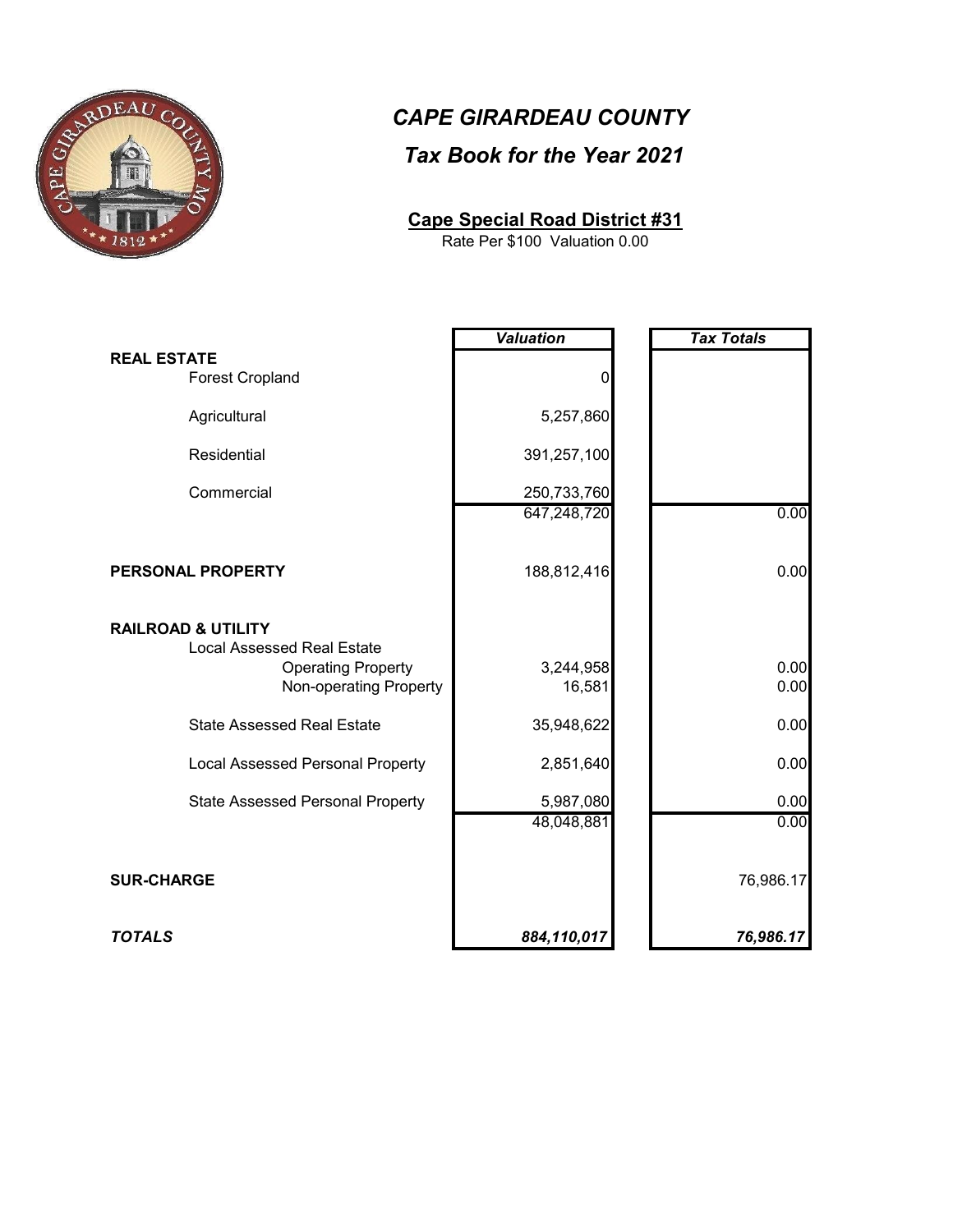

#### **Road District Totals**

|                                | <b>Valuation</b> | <b>Sur-Charge Tax</b> |
|--------------------------------|------------------|-----------------------|
|                                |                  |                       |
| Road District #29              | 618,107,579      | 52,007.45             |
| Cape Special Road District #31 | 884,110,017      | 76,986.17             |
| <b>TOTALS</b>                  | 1,502,217,596    | 128,993.62            |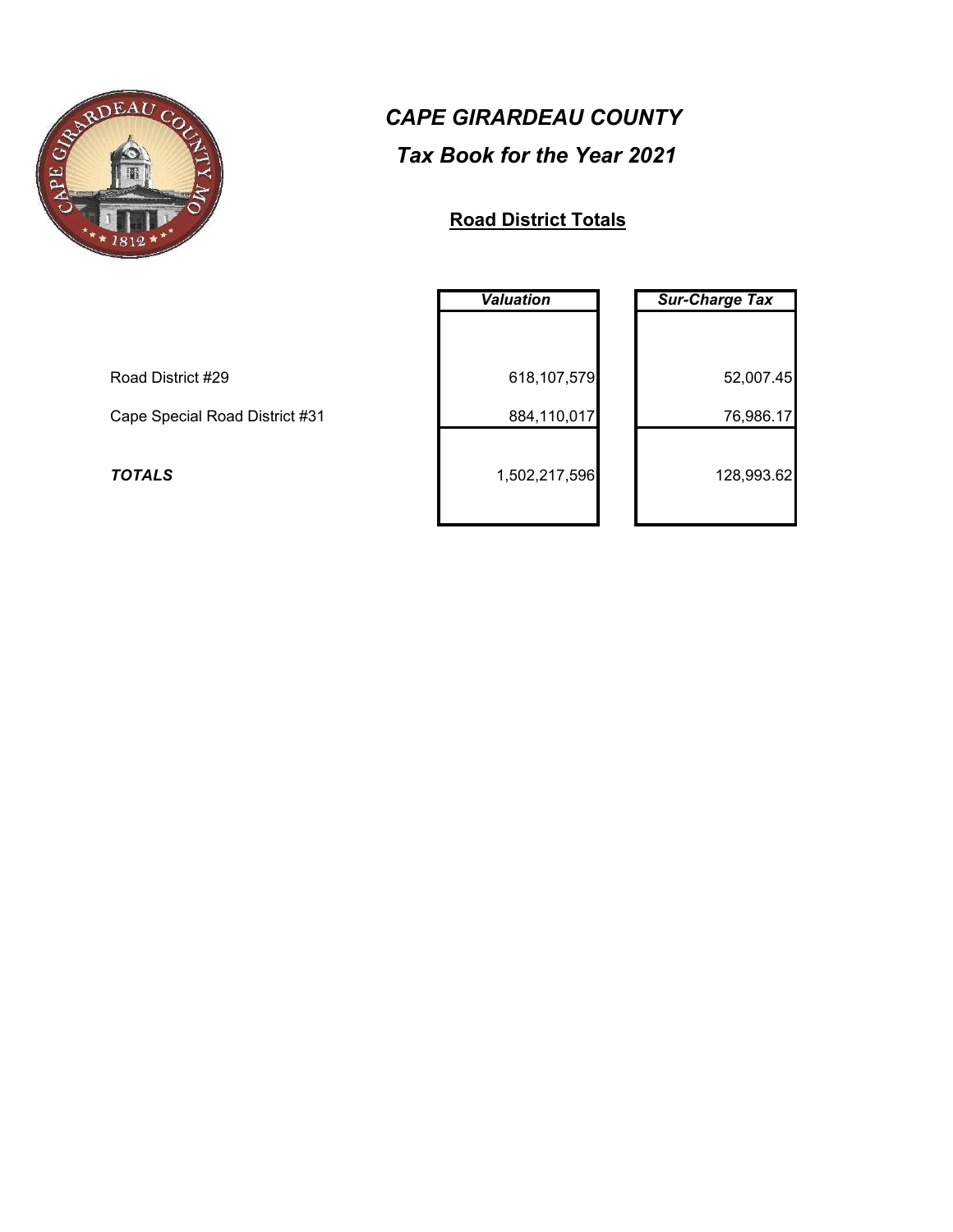

#### **Riverside Regional Library**

0.0729 Rate Per \$100 Valuation

|                                                                                                                           | <b>Valuation</b>        | <b>Tax Totals</b>     |
|---------------------------------------------------------------------------------------------------------------------------|-------------------------|-----------------------|
| <b>REAL ESTATE</b><br><b>Forest Cropland</b>                                                                              |                         |                       |
| Agricultural                                                                                                              | 23,503,820              |                       |
| Residential                                                                                                               | 447,250,420             |                       |
| Commercial                                                                                                                | 165,308,590             |                       |
|                                                                                                                           | 636,062,830             | 463,689.78            |
| PERSONAL PROPERTY                                                                                                         | 220,801,896             | 160,964.60            |
| <b>RAILROAD &amp; UTILITY</b><br><b>Local Assessed Real Estate</b><br><b>Operating Property</b><br>Non-operating Property | 237,832<br>23,223       | 190.31                |
| <b>State Assessed Real Estate</b>                                                                                         | 39,301,629              | 28,650.89             |
| <b>Local Assessed Personal Property</b>                                                                                   | 64,867                  | 47.29                 |
| <b>State Assessed Personal Property</b>                                                                                   | 9,653,855<br>49,281,406 | 7,037.66<br>35,735.84 |
| <b>SUR-CHARGE</b>                                                                                                         |                         | 23,666.25             |
| <b>TOTALS</b>                                                                                                             | 906, 146, 132           | 684,056.47            |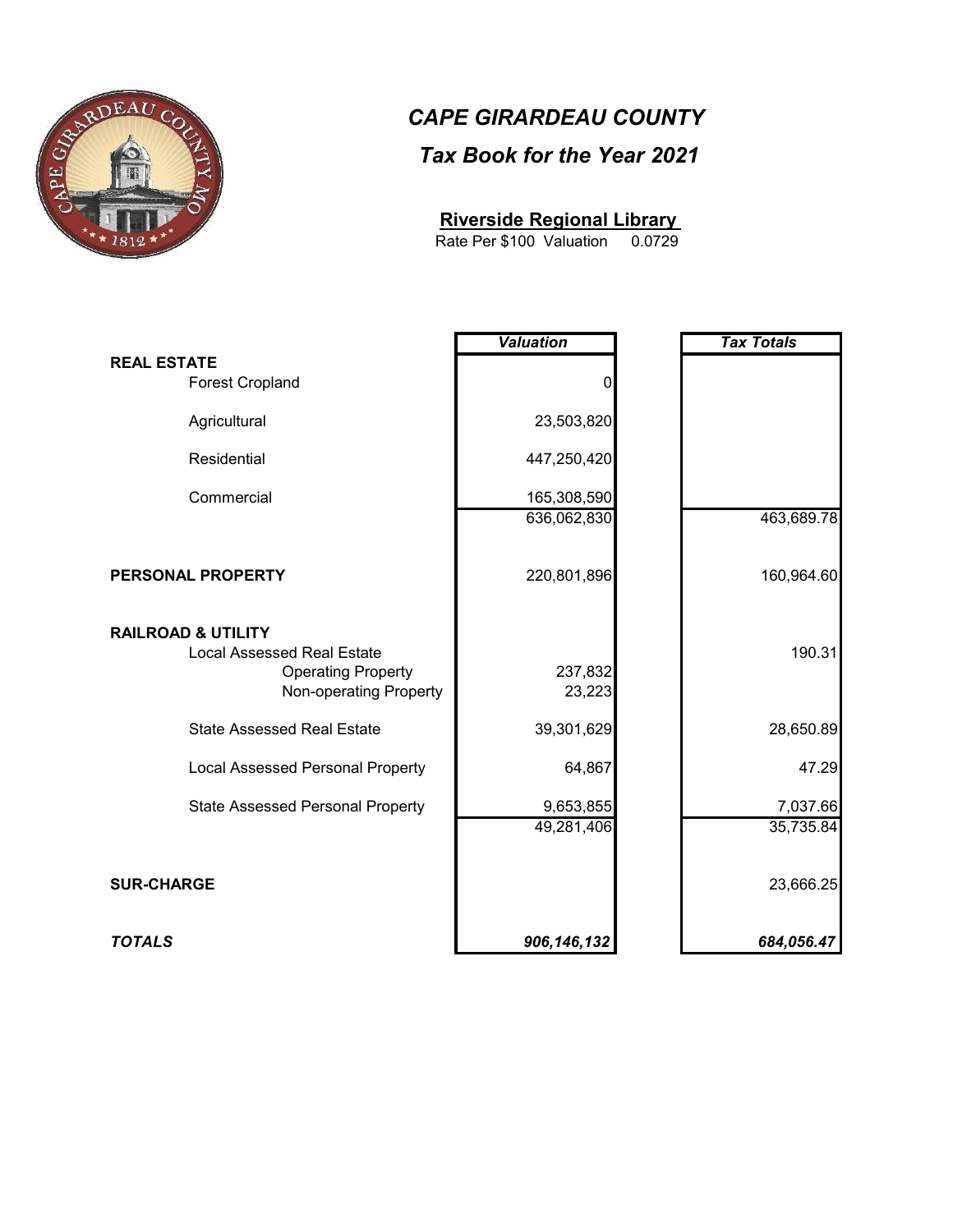

#### **Cape City Public Library**

0.3152 Rate Per \$100 Valuation

|                                                                                          | <b>Valuation</b>        | <b>Tax Totals</b>     |
|------------------------------------------------------------------------------------------|-------------------------|-----------------------|
| <b>REAL ESTATE</b><br><b>Forest Cropland</b>                                             | 0                       |                       |
| Agricultural                                                                             | 1,024,020               |                       |
| Residential                                                                              | 255,430,430             |                       |
| Commercial                                                                               | 190,803,200             |                       |
|                                                                                          | 447,257,650             | 1,409,756.17          |
| PERSONAL PROPERTY                                                                        | 124,387,701             | 392,070.20            |
| <b>RAILROAD &amp; UTILITY</b>                                                            |                         |                       |
| <b>Local Assessed Real Estate</b><br><b>Operating Property</b><br>Non-operating Property | 3,163,763<br>16,078     | 10,022.86             |
| <b>State Assessed Real Estate</b>                                                        | 15,911,005              | 50,221.17             |
| <b>Local Assessed Personal Property</b>                                                  | 2,843,036               | 8,961.25              |
| <b>State Assessed Personal Property</b>                                                  | 2,463,903<br>24,397,785 | 7,785.83<br>76,991.11 |
|                                                                                          |                         |                       |
| <b>TOTALS</b>                                                                            | 596,043,136             | 1,878,817.48          |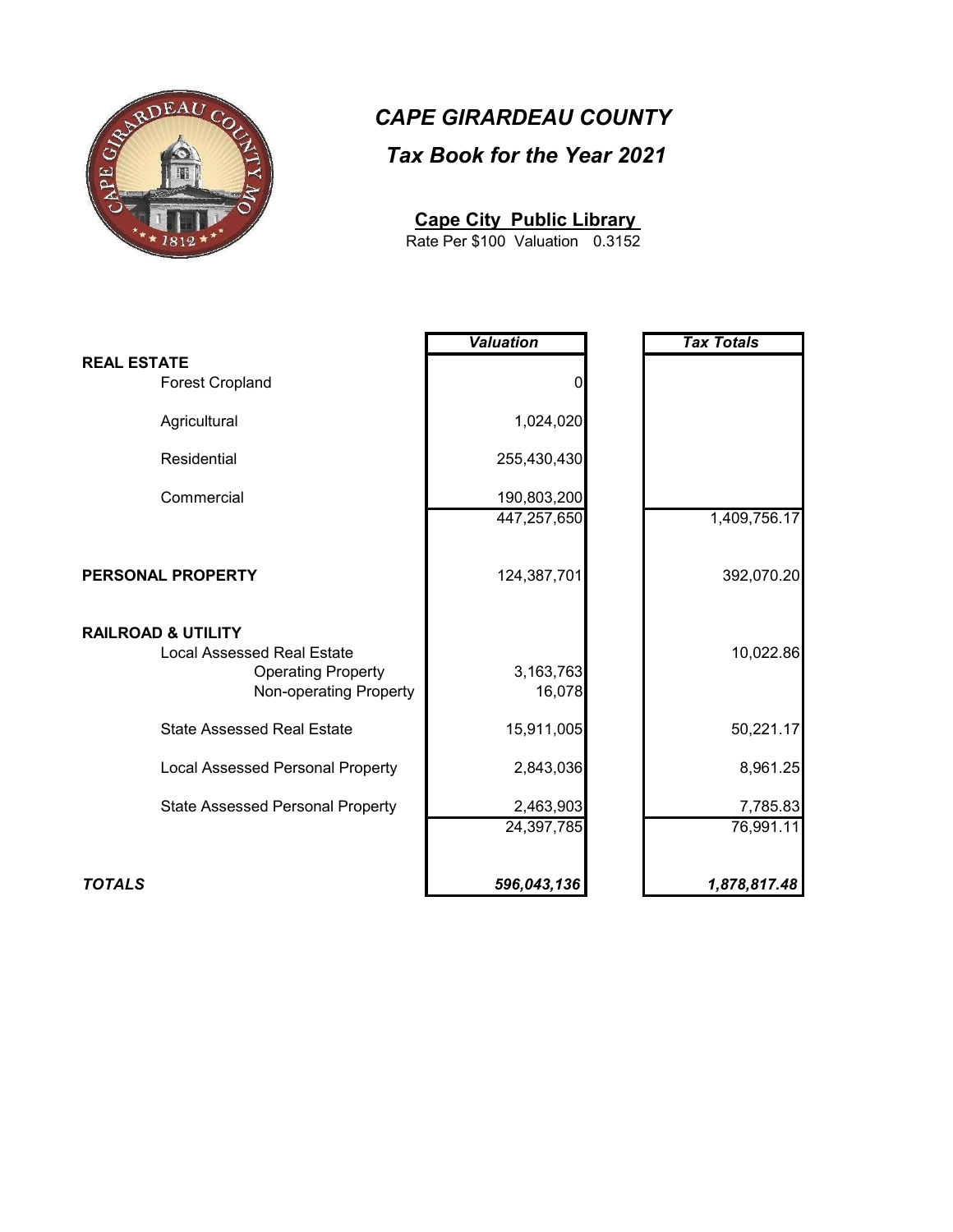

#### **Cape Girardeau School #63**

4.1567 Rate Per \$100 Valuation

|                                                                                                                           | <b>Valuation</b>    | <b>Tax Totals</b> |
|---------------------------------------------------------------------------------------------------------------------------|---------------------|-------------------|
| <b>REAL ESTATE</b><br><b>Forest Cropland</b>                                                                              | 0                   |                   |
| Agricultural                                                                                                              | 2,763,110           |                   |
| Residential                                                                                                               | 311,602,250         |                   |
| Commerical                                                                                                                | 239,123,290         |                   |
|                                                                                                                           | 553,488,650         | 23,006,863.37     |
| <b>PERSONAL PROPERTY</b>                                                                                                  | 160,576,046         | 6,674,666.65      |
| <b>RAILROAD &amp; UTILITY</b><br><b>Local Assessed Real Estate</b><br><b>Operating Property</b><br>Non-operating Property | 3,237,937<br>16,078 | 135,259.64        |
| <b>Local Assessed Personal Property</b>                                                                                   | 2,844,259           | 118,227.31        |
|                                                                                                                           | 6,098,274           | 253,486.95        |
| <b>SUR-CHARGE</b>                                                                                                         |                     | 548,791.17        |
| <b>TOTALS</b>                                                                                                             | 720,162,970         | 30,483,808.14     |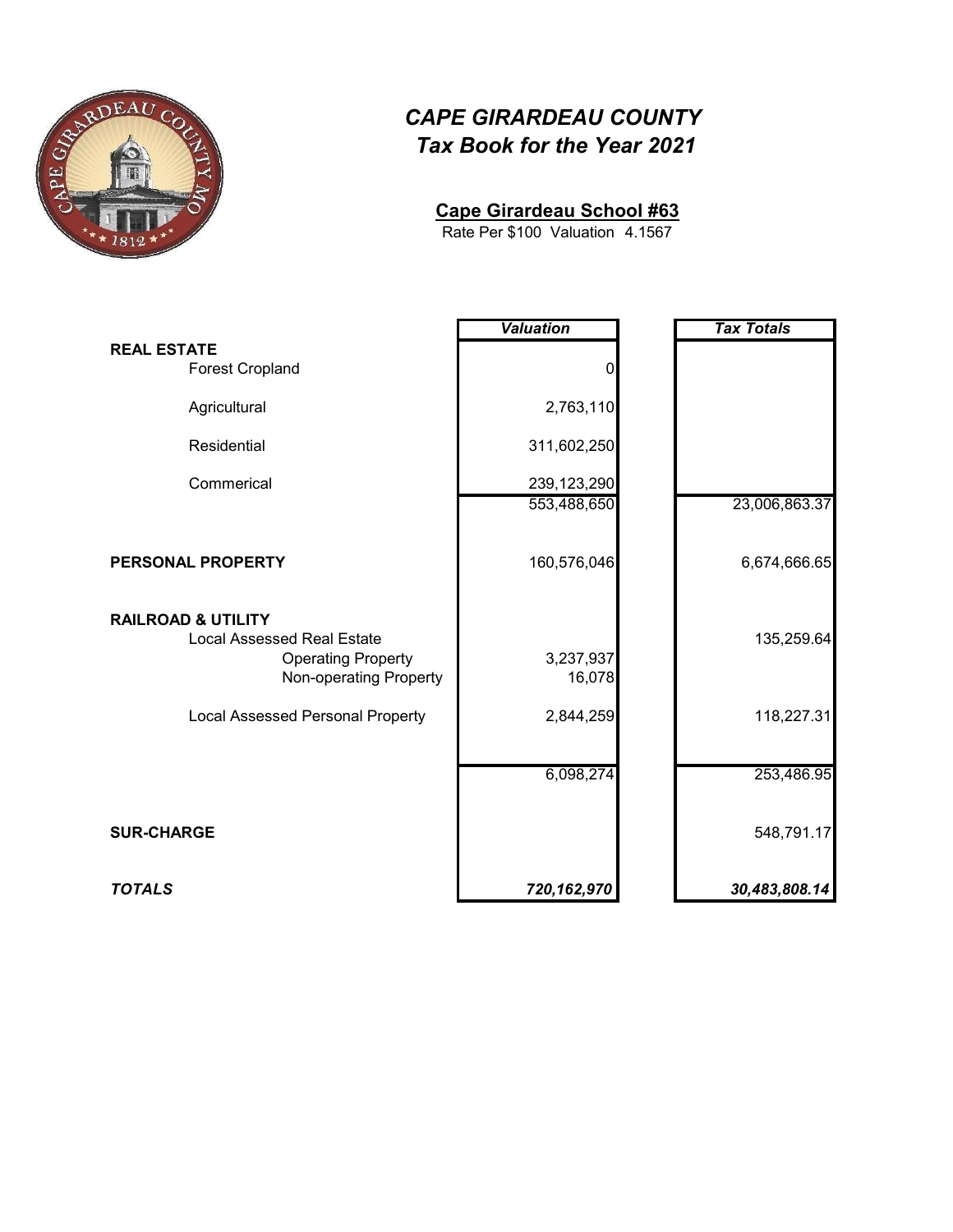

**Jackson R-2 School District**

3.8000 Rate Per \$100 Valuation

|                                                                                                 | <b>Valuation</b> | <b>Tax Totals</b> |
|-------------------------------------------------------------------------------------------------|------------------|-------------------|
| <b>REAL ESTATE</b><br><b>Forest Cropland</b>                                                    | 0                |                   |
| Agricultural                                                                                    | 11,133,750       |                   |
| Residential                                                                                     | 341,990,120      |                   |
| Commercial                                                                                      | 98,413,630       |                   |
|                                                                                                 | 451,537,500      | 17,158,424.98     |
| PERSONAL PROPERTY                                                                               | 149,528,474      | 5,682,081.63      |
| <b>RAILROAD &amp; UTILITY</b><br><b>Local Assessed Real Estate</b><br><b>Operating Property</b> | 38,234           | 1,452.89          |
| Local Assessed Personal Property                                                                | 56,446           | 2,144.95          |
|                                                                                                 | 94,680           | 3,597.84          |
| <b>SUR-CHARGE</b>                                                                               |                  | 541,080.16        |
| <b>TOTALS</b>                                                                                   | 601,160,654      | 23,385,184.61     |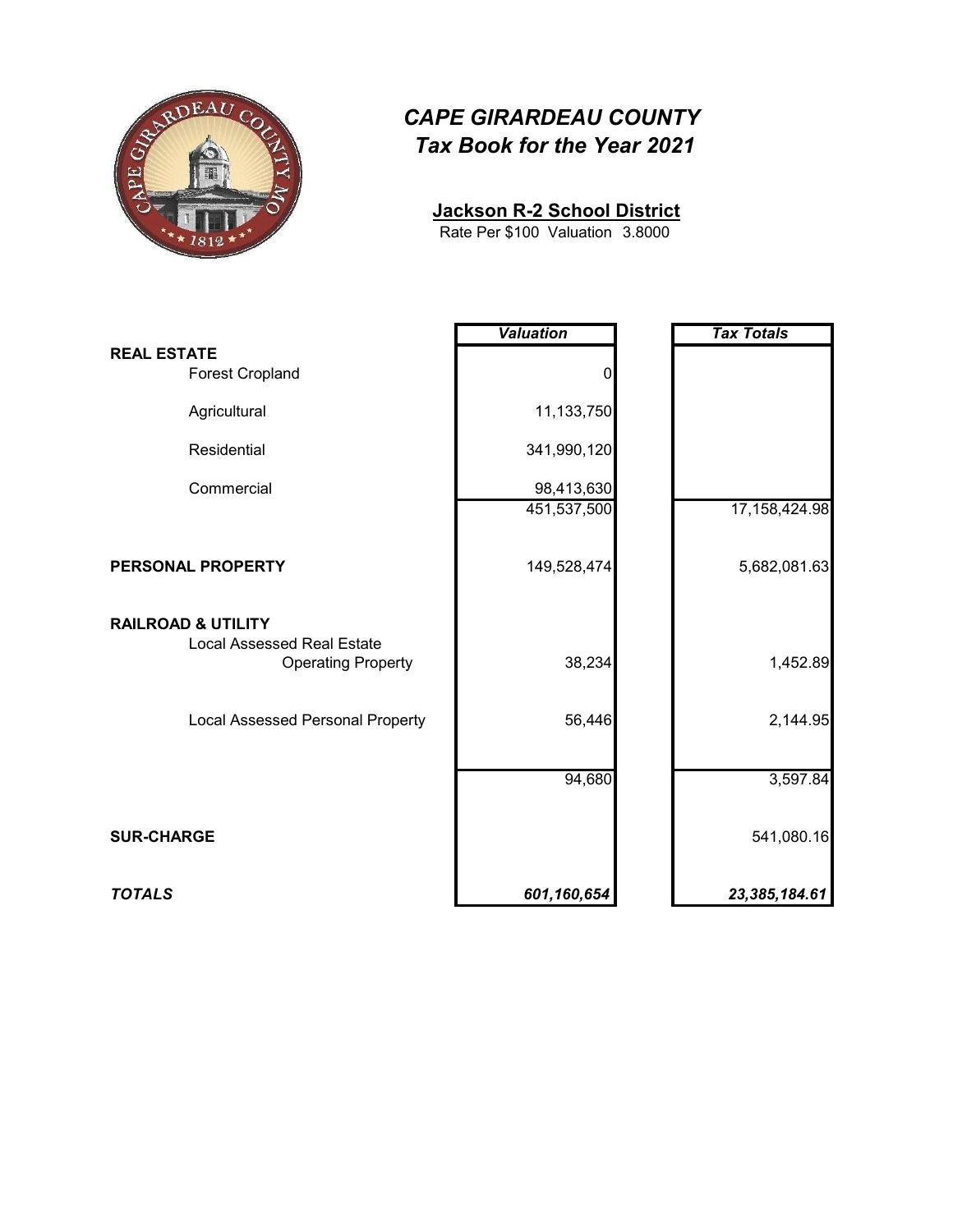

#### **Advance/Stoddard County R - 4**

3.6276 Rate Per \$100 Valuation

|                                                                                                                           | <b>Valuation</b> | <b>Tax Totals</b> |
|---------------------------------------------------------------------------------------------------------------------------|------------------|-------------------|
| <b>REAL ESTATE</b><br><b>Forest Cropland</b>                                                                              | 0                |                   |
| Agricultural                                                                                                              | 554,790          |                   |
| Residential                                                                                                               | 901,260          |                   |
| Commercial                                                                                                                | 196,440          |                   |
|                                                                                                                           | 1,652,490        | 59,945.73         |
| PERSONAL PROPERTY                                                                                                         | 529,225          | 19,198.17         |
| <b>RAILROAD &amp; UTILITY</b><br><b>Local Assessed Real Estate</b><br><b>Operating Property</b><br>Non-operating Property | 0<br>0           | 0.00<br>0.00      |
| <b>Local Assessed Personal Property</b>                                                                                   | 0                | 0.00              |
|                                                                                                                           | U                | 0.00              |
| <b>TOTALS</b>                                                                                                             | 2,181,715        | 79,143.90         |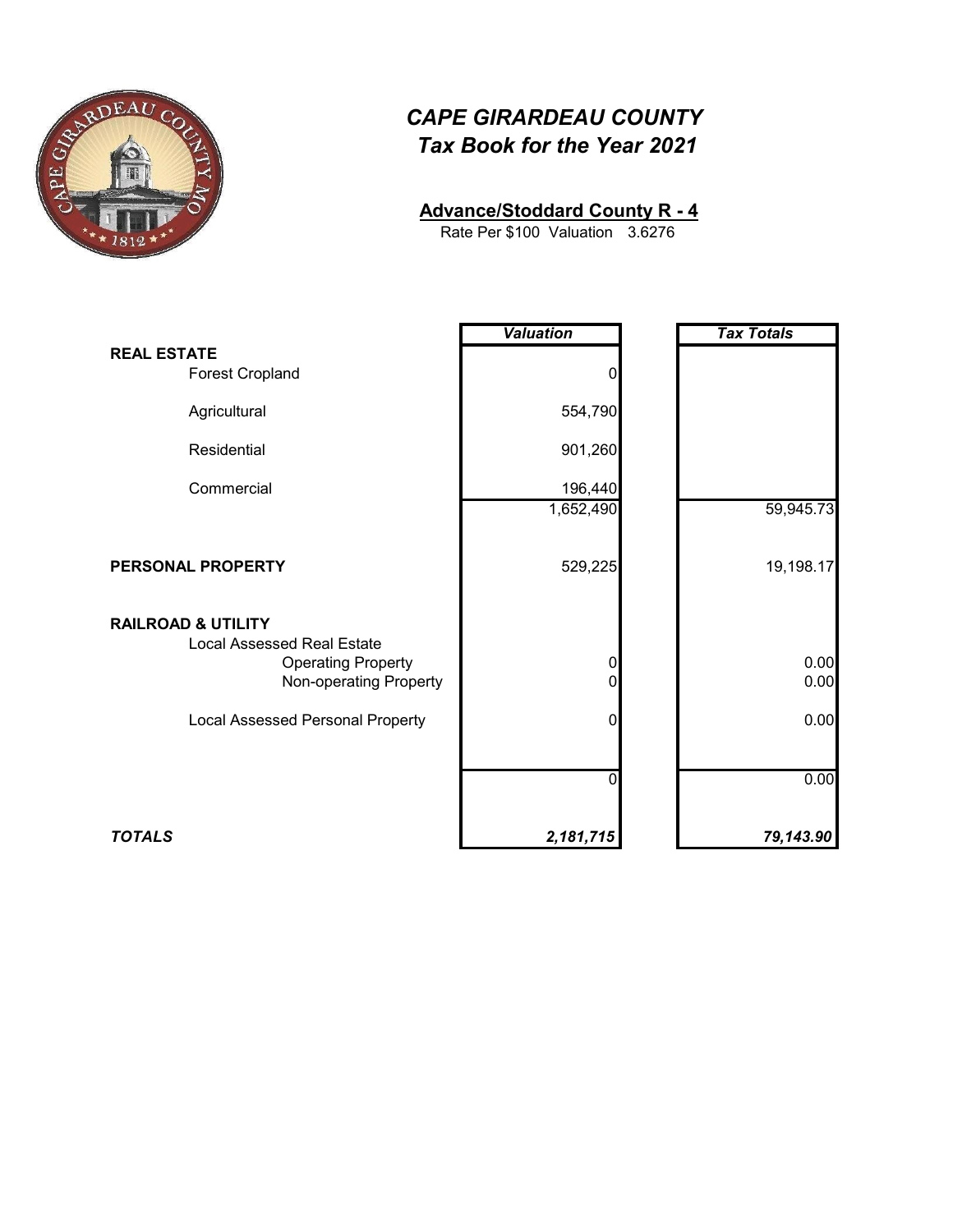

#### **Nell Holcomb R - 4**

4.0700 Rate Per \$100 Valuation

|                                                                                                                           | <b>Valuation</b> | <b>Tax Totals</b> |
|---------------------------------------------------------------------------------------------------------------------------|------------------|-------------------|
| <b>REAL ESTATE</b><br><b>Forest Cropland</b>                                                                              |                  |                   |
| Agricultural                                                                                                              | 1,562,770        |                   |
| Residential                                                                                                               | 24,024,200       |                   |
| Commerical                                                                                                                | 13,243,260       |                   |
|                                                                                                                           | 38,830,230       | 1,580,390.70      |
| PERSONAL PROPERTY                                                                                                         | 17,860,758       | 726,932.91        |
| <b>RAILROAD &amp; UTILITY</b><br><b>Local Assessed Real Estate</b><br><b>Operating Property</b><br>Non-operating Property | 0<br>0           | 0.00<br>0.00      |
| Local Assessed Personal Property                                                                                          | $\mathbf{0}$     | 0.00              |
|                                                                                                                           | n                | 0.00              |
| <b>SUR-CHARGE</b>                                                                                                         |                  | 31,398.88         |
| <b>TOTALS</b>                                                                                                             | 56,690,988       | 2,338,722.49      |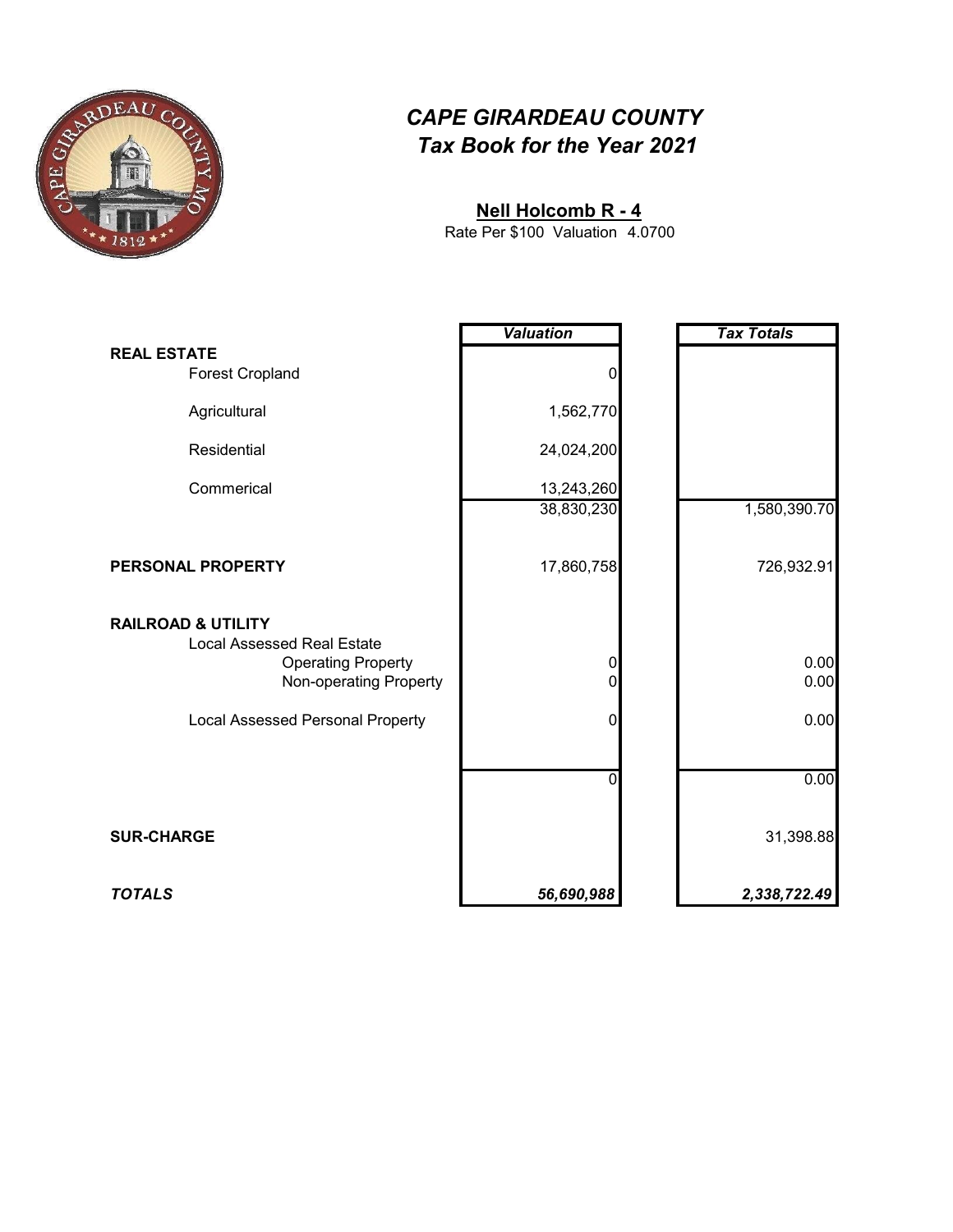

**Delta R - 5**

4.4500 Rate Per \$100 Valuation

|                                                                                                                           | <b>Valuation</b>  | <b>Tax Totals</b> |
|---------------------------------------------------------------------------------------------------------------------------|-------------------|-------------------|
| <b>REAL ESTATE</b><br><b>Forest Cropland</b>                                                                              | 0                 |                   |
| Agricultural                                                                                                              | 5,073,290         |                   |
| Residential                                                                                                               | 10,137,310        |                   |
| Commercial                                                                                                                | 1,903,430         |                   |
|                                                                                                                           | 17,114,030        | 761,574.39        |
| PERSONAL PROPERTY                                                                                                         | 6,341,760         | 282,208.32        |
| <b>RAILROAD &amp; UTILITY</b><br><b>Local Assessed Real Estate</b><br><b>Operating Property</b><br>Non-operating Property | 122,624<br>23,223 | 6,490.19          |
| <b>Local Assessed Personal Property</b>                                                                                   | 1,964             | 87.40             |
|                                                                                                                           | 147,811           | 6,577.59          |
| <b>SUR-CHARGE</b>                                                                                                         |                   | 2,501.17          |
| <b>TOTALS</b>                                                                                                             | 23,603,601        | 1,052,861.47      |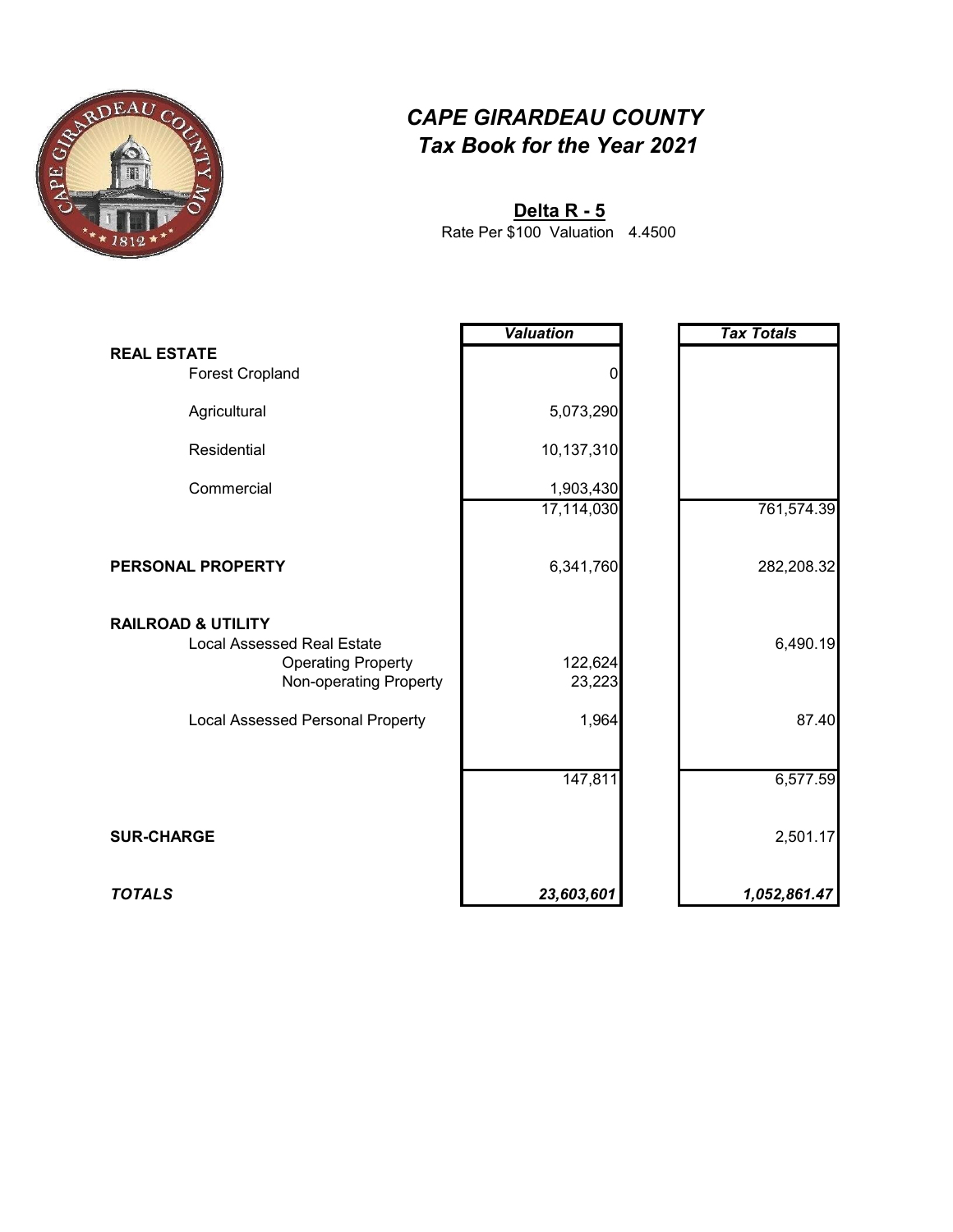

#### **Oak Ridge R - 6**

4.3322 Rate Per \$100 Valuation

|                                                                | <b>Valuation</b> | <b>Tax Totals</b> |
|----------------------------------------------------------------|------------------|-------------------|
|                                                                |                  |                   |
| <b>REAL ESTATE</b>                                             |                  |                   |
| <b>Forest Cropland</b>                                         | 0                |                   |
| Agricultural                                                   | 3,422,100        |                   |
| Residential                                                    | 14,008,840       |                   |
| Commercial                                                     | 3,231,740        |                   |
|                                                                | 20,662,680       | 895,148.95        |
|                                                                |                  |                   |
| PERSONAL PROPERTY                                              | 10,353,224       | 448,522.61        |
|                                                                |                  |                   |
| <b>RAILROAD &amp; UTILITY</b>                                  |                  |                   |
| <b>Local Assessed Real Estate</b><br><b>Operating Property</b> | 2,800            | 121.30            |
| Non-operating Property                                         | 0                | 0.00              |
| Local Assessed Personal Property                               | 5,234            | 226.75            |
|                                                                |                  |                   |
|                                                                | 8,034            | 348.05            |
|                                                                |                  |                   |
| <b>SUR-CHARGE</b>                                              |                  | 23,246.78         |
|                                                                |                  |                   |
| <b>TOTALS</b>                                                  | 31,023,938       | 1,367,266.39      |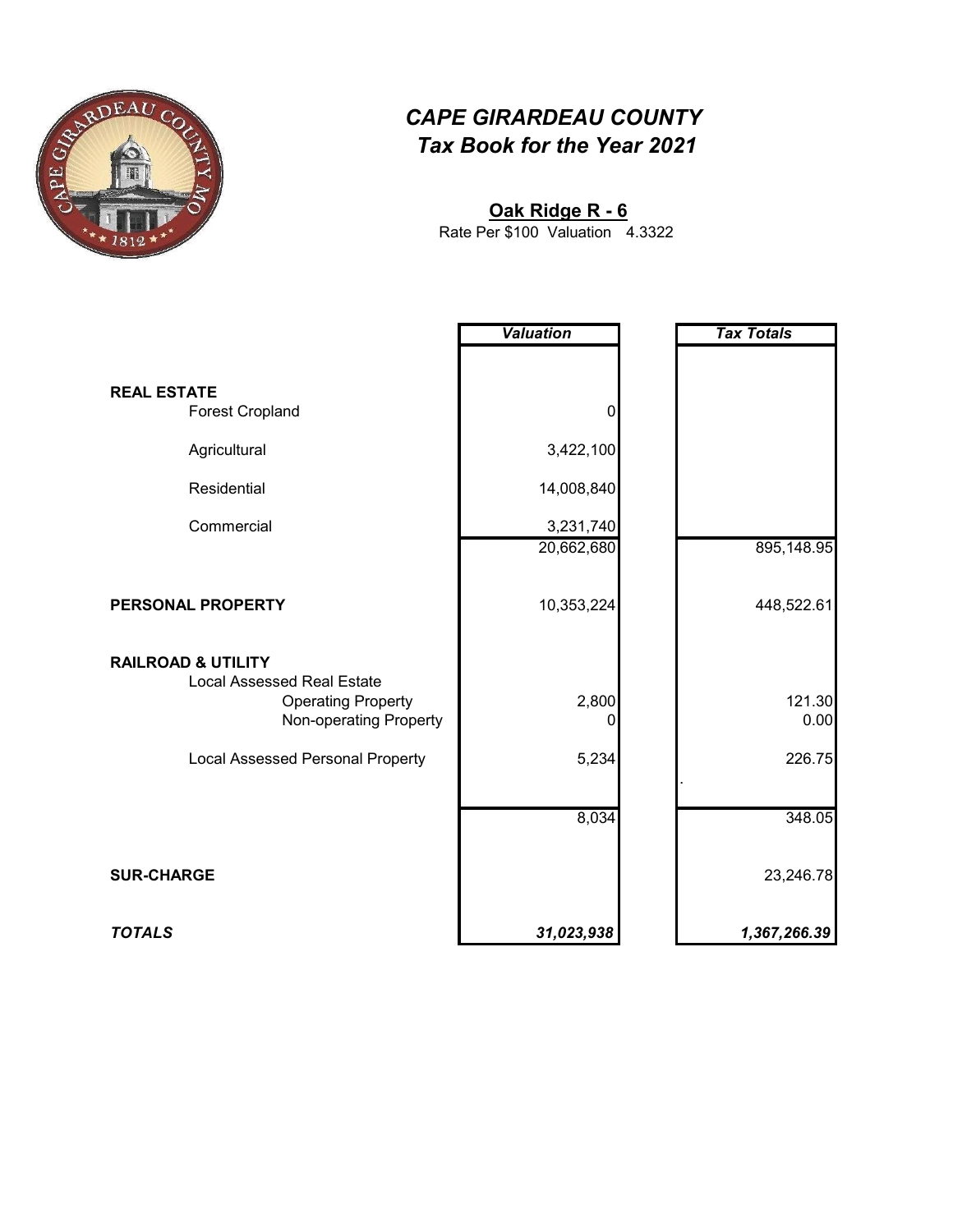

#### **Meadow Heights R-2**

3.1000 Rate Per \$100 Valuation

|                                                                                                                           | <b>Valuation</b>           | <b>Tax Totals</b> |
|---------------------------------------------------------------------------------------------------------------------------|----------------------------|-------------------|
| <b>REAL ESTATE</b><br><b>Forest Cropland</b>                                                                              | $\mathbf 0$                |                   |
| Agricultural                                                                                                              | 18,030                     |                   |
| Residential                                                                                                               | 16,870                     |                   |
| Commercial                                                                                                                | 0                          |                   |
|                                                                                                                           | 34,900                     | 1,081.90          |
| PERSONAL PROPERTY                                                                                                         | 110                        | 3.41              |
| <b>RAILROAD &amp; UTILITY</b><br><b>Local Assessed Real Estate</b><br><b>Operating Property</b><br>Non-operating Property | $\overline{0}$<br>$\Omega$ | 0.00<br>0.00      |
| <b>Local Assessed Personal Property</b>                                                                                   | $\overline{0}$             | 0.00              |
|                                                                                                                           | 0                          | 0.00              |
| <b>TOTALS</b>                                                                                                             | 35,010                     | 1,085.31          |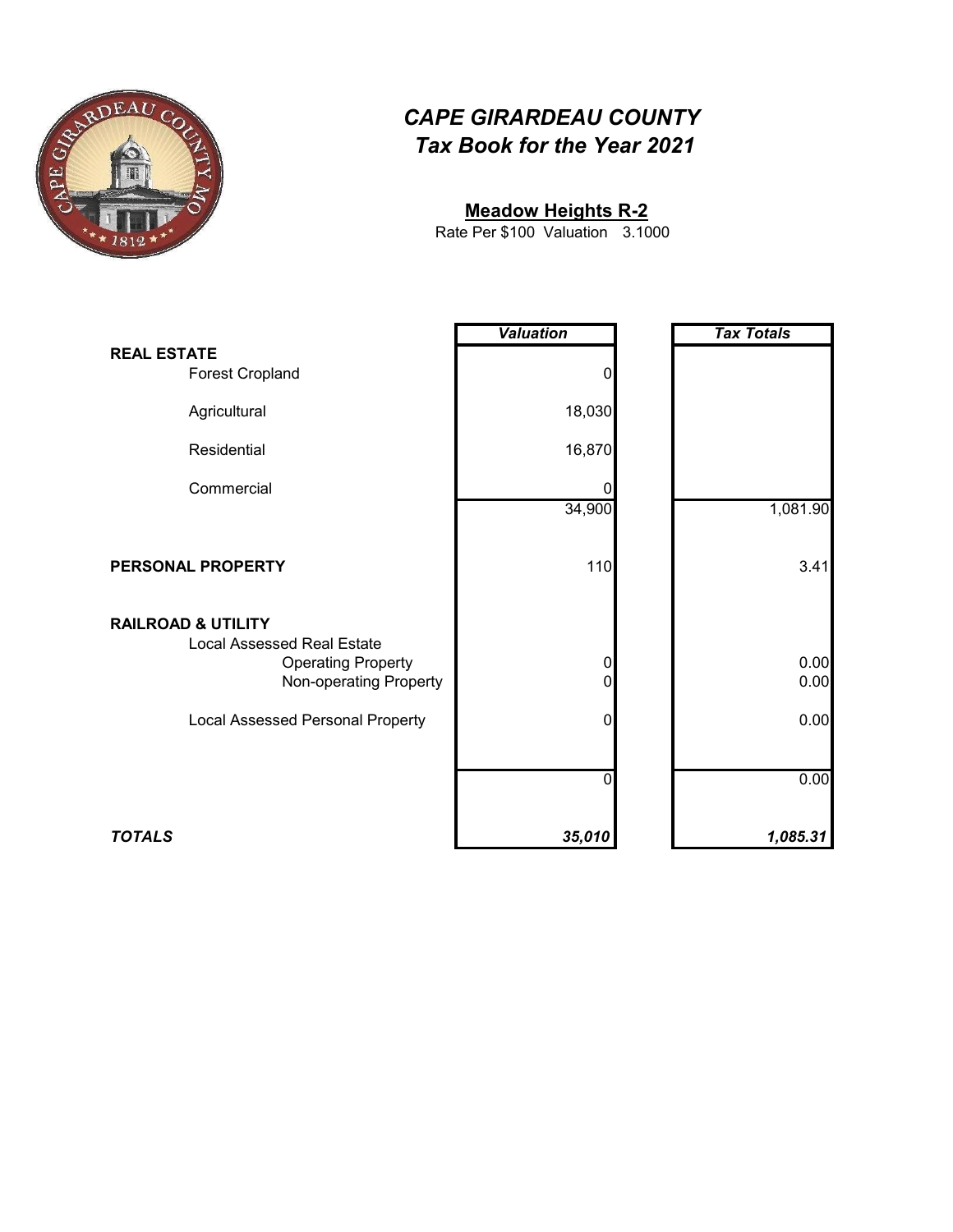

#### **School Totals \***

Average School Rate 3.9338

|                                                                                     | <b>Valuation</b> | <b>Tax Totals</b> |
|-------------------------------------------------------------------------------------|------------------|-------------------|
|                                                                                     |                  |                   |
|                                                                                     |                  |                   |
|                                                                                     |                  |                   |
| Cape Girardeau #63                                                                  | 720,162,970      | 30,483,808.14     |
| Jackson R-2                                                                         | 601,160,654      | 23,385,184.61     |
| Advance/Stoddard County R-IV                                                        | 2,181,715        | 79,143.90         |
| Nell Holcomb R-4                                                                    | 56,690,988       | 2,338,722.49      |
| Delta R-V                                                                           | 23,603,601       | 1,052,861.47      |
| Oak Ridge R-VI                                                                      | 31,023,938       | 1,367,266.39      |
| Meadow Heights R-2                                                                  | 35,010           | 1,085.31          |
|                                                                                     |                  |                   |
| <b>GRAND TOTALS</b>                                                                 | 1,434,858,876    | 58,708,072.31     |
|                                                                                     |                  |                   |
|                                                                                     |                  |                   |
| Railroad & Utility (Rolling Stock)<br>$\ast$<br>Valuation of \$2,649,757.34 be paid |                  |                   |
| on Average School Rate of 3.9338                                                    |                  |                   |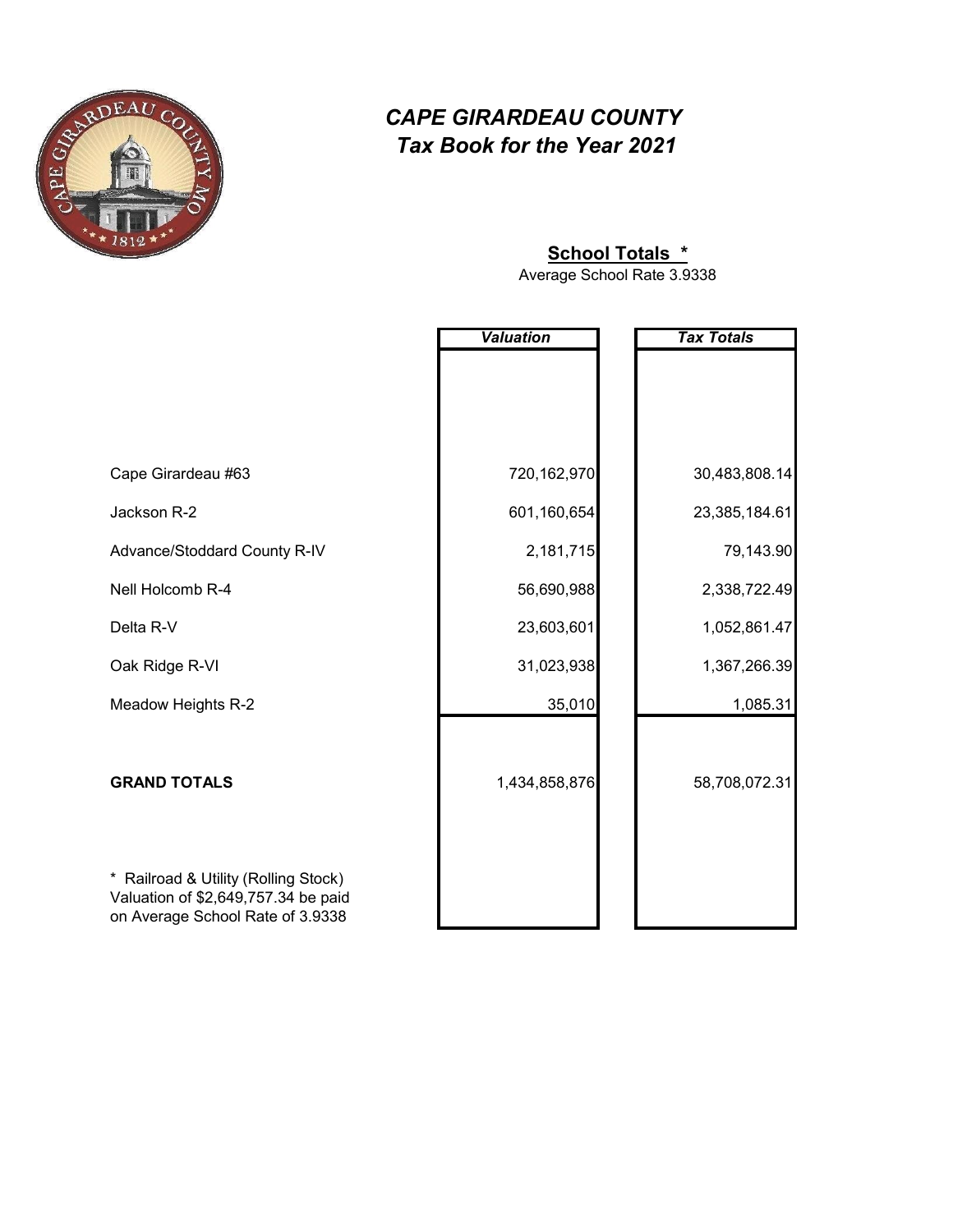

#### **Village of Whitewater**

0.8722 Rate Per \$100 Valuation

|                                                                                                 | <b>Valuation</b> | <b>Tax Totals</b> |
|-------------------------------------------------------------------------------------------------|------------------|-------------------|
| <b>REAL ESTATE</b><br><b>Forest Cropland</b>                                                    | 0                |                   |
| Agricultural                                                                                    | 6,530            |                   |
| Residential                                                                                     | 333,640          |                   |
| Commercial                                                                                      | 111,980          |                   |
|                                                                                                 | 452,150          | 3,943.65          |
| PERSONAL PROPERTY                                                                               | 140,388          | 1,224.46          |
| <b>RAILROAD &amp; UTILITY</b><br><b>Local Assessed Real Estate</b><br><b>Operating Property</b> | 0                | 0.00<br>22.33     |
| Non-operating Property                                                                          | 2,560            |                   |
| <b>State Assessed Real Estate</b>                                                               | 2,824            | 24.63             |
| <b>Local Assessed Personal Property</b>                                                         | 0                | 0.00              |
| <b>State Assessed Personal Property</b>                                                         | 3,068            | 26.76<br>73.72    |
|                                                                                                 | 8,452            |                   |
| <b>SUR-CHARGE</b>                                                                               |                  | 19.93             |
| <b>TOTALS</b>                                                                                   | 600,990          | 5,261.76          |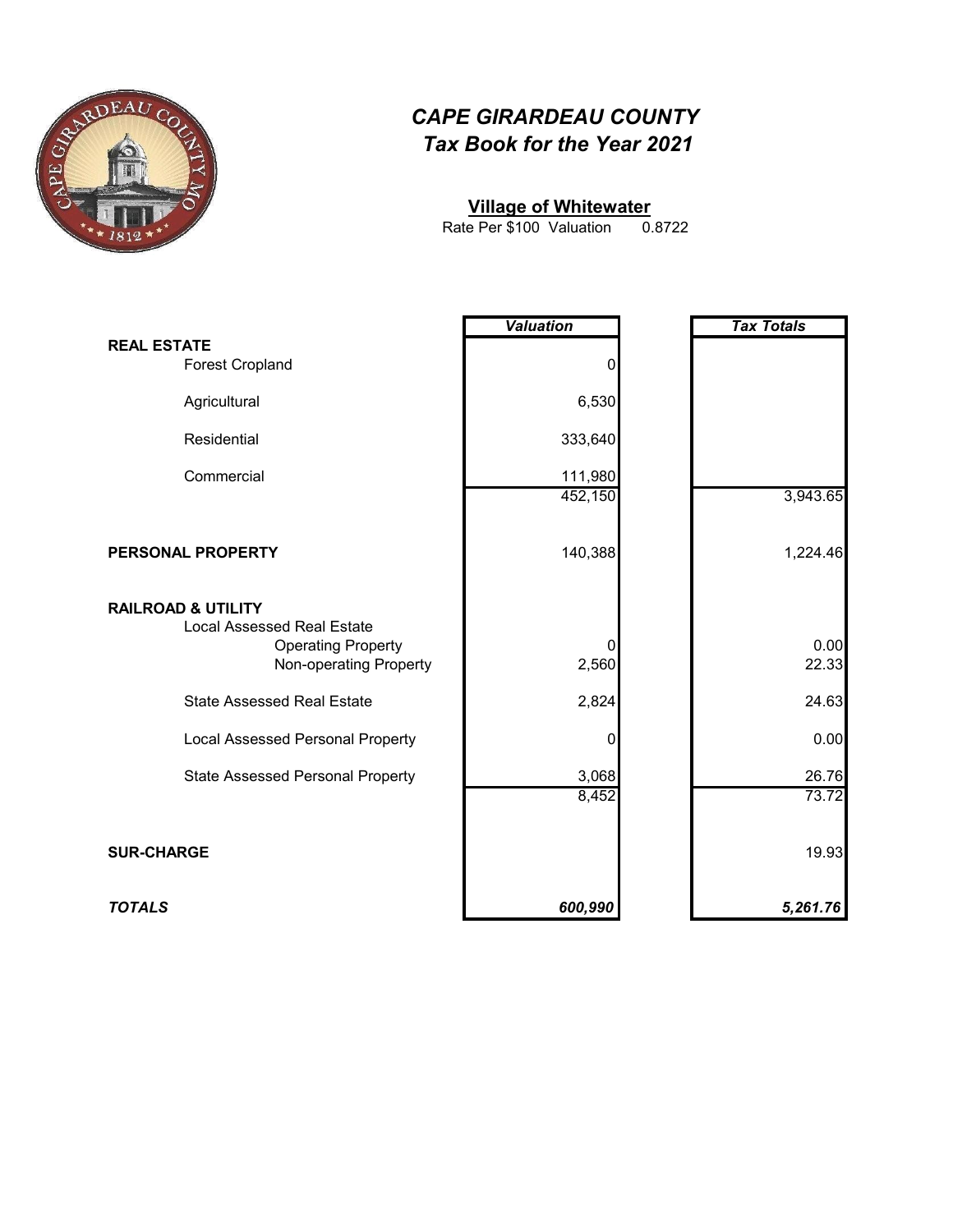

**City of Delta**

0.7927 Rate Per \$100 Valuation

|                                                                                                                           | <b>Valuation</b>  | <b>Tax Totals</b>  |
|---------------------------------------------------------------------------------------------------------------------------|-------------------|--------------------|
|                                                                                                                           |                   |                    |
| <b>REAL ESTATE</b><br><b>Forest Cropland</b>                                                                              | 0                 |                    |
| Agricultural                                                                                                              | 7,050             |                    |
| Residential                                                                                                               | 1,504,040         |                    |
| Commercial                                                                                                                | 271,780           |                    |
|                                                                                                                           | 1,782,870         | 14,132.81          |
| PERSONAL PROPERTY                                                                                                         | 696,900           | 5,524.32           |
| <b>RAILROAD &amp; UTILITY</b><br><b>Local Assessed Real Estate</b><br><b>Operating Property</b><br>Non-operating Property | 2,880             | 0.00<br>22.83      |
| <b>State Assessed Real Estate</b>                                                                                         | 441,688           | 3,501.26           |
| <b>Local Assessed Personal Property</b>                                                                                   | 1,187             | 9.41               |
| <b>State Assessed Personal Property</b>                                                                                   | 82,135<br>527,890 | 651.08<br>4,184.58 |
|                                                                                                                           |                   |                    |
| <b>SUR-CHARGE</b>                                                                                                         |                   | 304.87             |
| <b>TOTALS</b>                                                                                                             | 3,007,660         | 24,146.58          |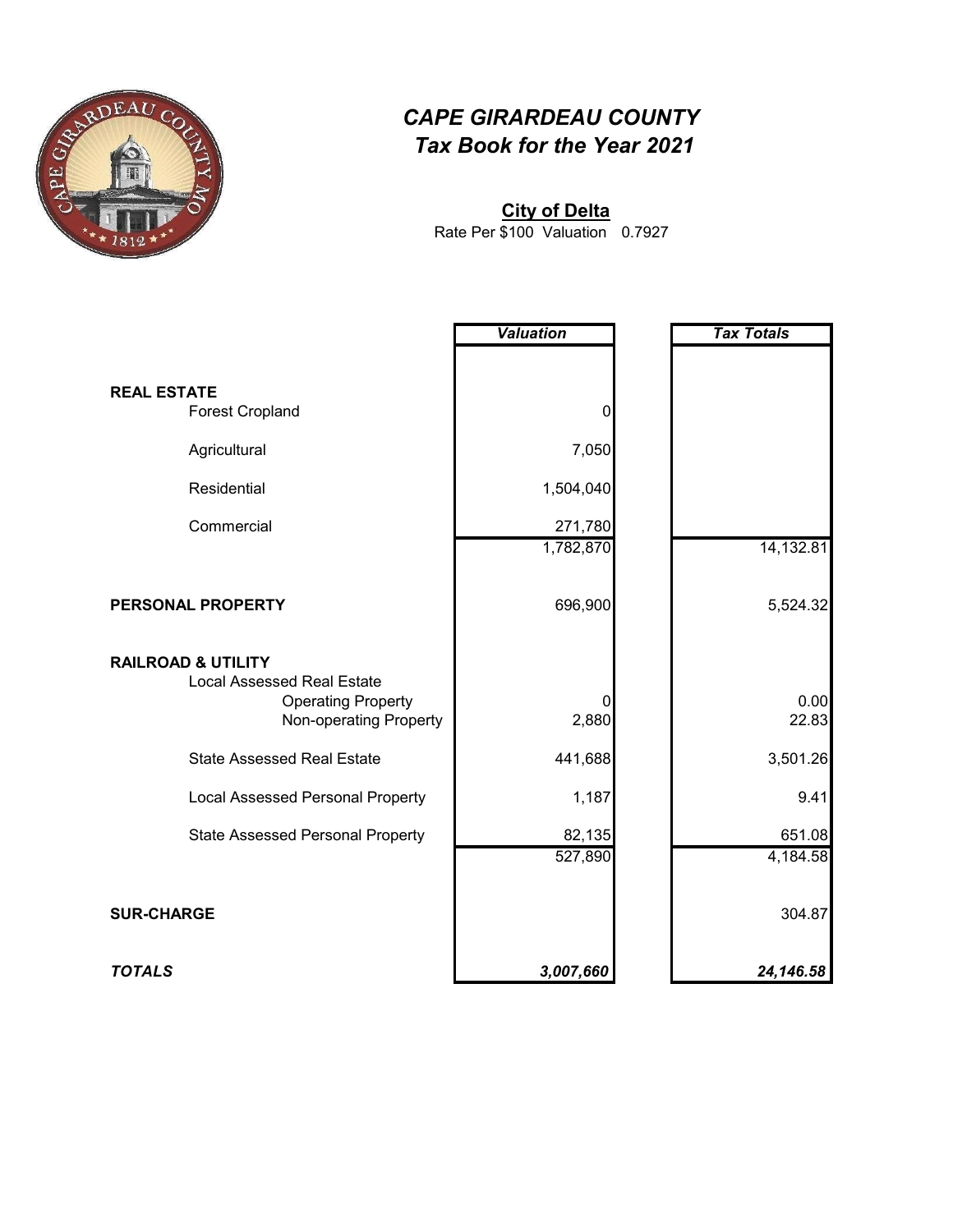

#### **Village of Gordonville**

0.4338 Rate Per \$100 Valuation

|                                                                                                                           | <b>Valuation</b>  | <b>Tax Totals</b> |
|---------------------------------------------------------------------------------------------------------------------------|-------------------|-------------------|
| <b>REAL ESTATE</b><br><b>Forest Cropland</b>                                                                              | 0                 |                   |
| Agricultural                                                                                                              | 19,660            |                   |
| Residential                                                                                                               | 5,833,820         |                   |
| Commercial                                                                                                                | 543,750           |                   |
|                                                                                                                           | 6,397,230         | 27,751.19         |
| PERSONAL PROPERTY                                                                                                         | 2,515,476         | 10,912.13         |
| <b>RAILROAD &amp; UTILITY</b><br><b>Local Assessed Real Estate</b><br><b>Operating Property</b><br>Non-operating Property | 0<br>0            | 0.00<br>0.00      |
| <b>State Assessed Real Estate</b>                                                                                         | 161,021           | 698.51            |
| <b>Local Assessed Personal Property</b>                                                                                   | 0                 | 0.00              |
| <b>State Assessed Personal Property</b>                                                                                   | 22,697<br>183,718 | 98.46<br>796.97   |
| <b>SUR-CHARGE</b>                                                                                                         |                   | 241.44            |
| <b>TOTALS</b>                                                                                                             | 9,096,424         | 39,701.73         |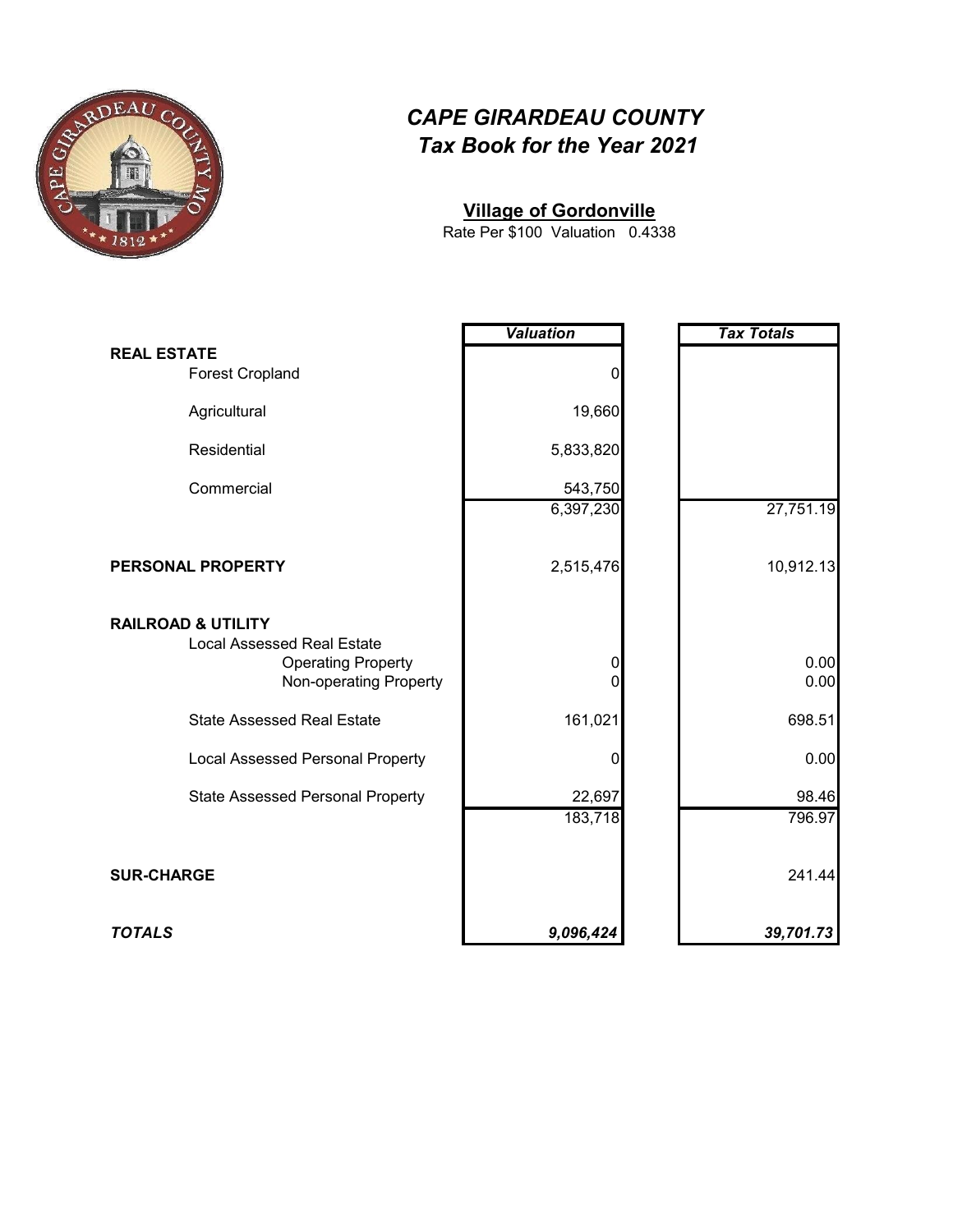

#### **Village of Oak Ridge**

0.3830 Rate Per \$100 Valuation

|                                                                                                                           | <b>Valuation</b> | <b>Tax Totals</b> |
|---------------------------------------------------------------------------------------------------------------------------|------------------|-------------------|
| <b>REAL ESTATE</b><br><b>Forest Cropland</b>                                                                              | 0                |                   |
| Agricultural                                                                                                              | 20,940           |                   |
| Residential                                                                                                               | 964,850          |                   |
| Commercial                                                                                                                | 445,300          |                   |
|                                                                                                                           | 1,431,090        | 5,481.08          |
| PERSONAL PROPERTY                                                                                                         | 448,360          | 1,717.22          |
| <b>RAILROAD &amp; UTILITY</b><br><b>Local Assessed Real Estate</b><br><b>Operating Property</b><br>Non-operating Property | 0<br>0           | 0.00<br>0.00      |
| <b>State Assessed Real Estate</b>                                                                                         | 7,963            | 30.50             |
| <b>Local Assessed Personal Property</b>                                                                                   | 2,318            | 8.88              |
| <b>State Assessed Personal Property</b>                                                                                   | 6,992            | 26.78<br>66.16    |
|                                                                                                                           | 17,273           |                   |
| <b>SUR-CHARGE</b>                                                                                                         |                  | 75.83             |
| <b>TOTALS</b>                                                                                                             | 1,896,723        | 7,340.29          |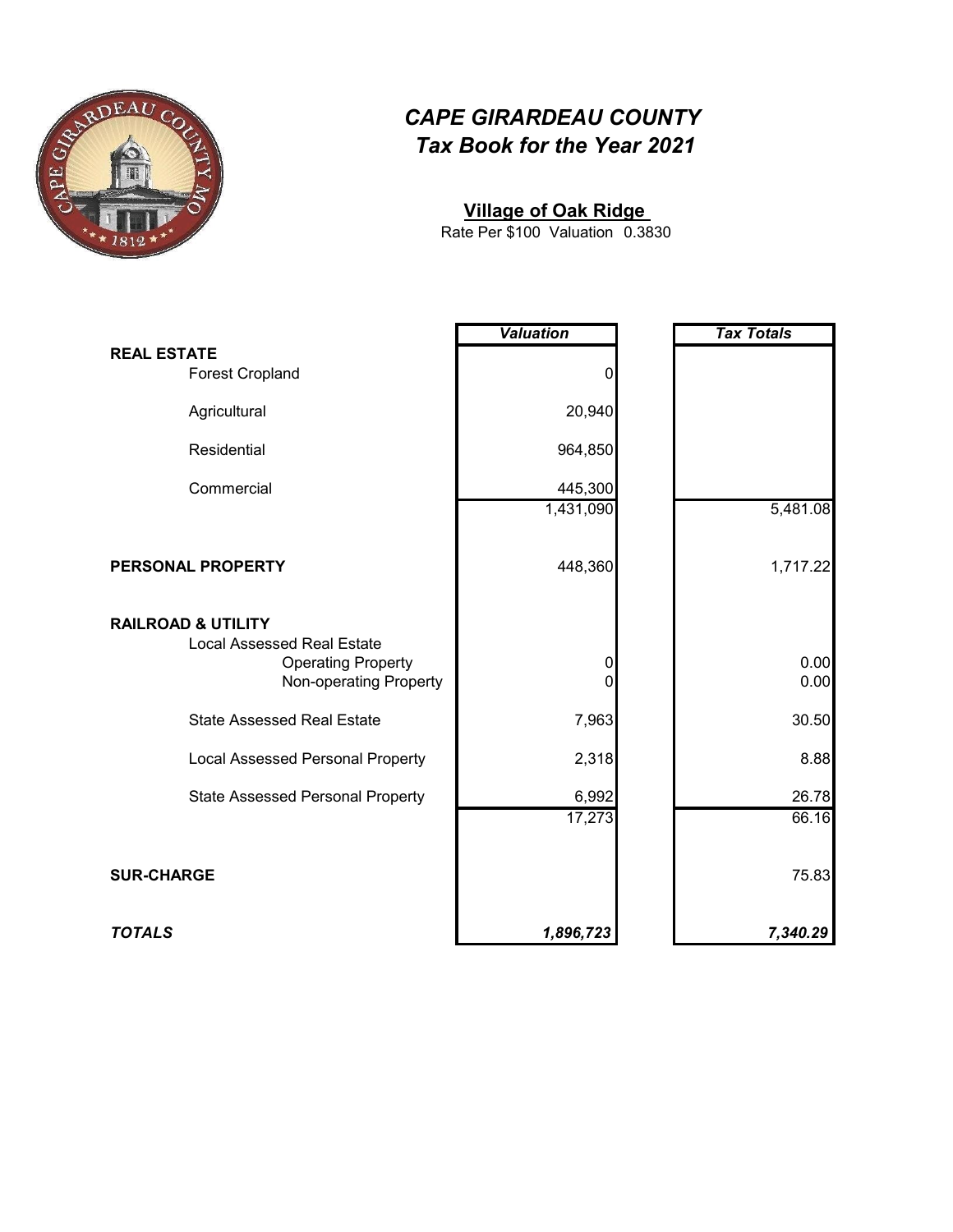

#### **Village of Old Appleton**

0.4020 Rate Per \$100 Valuation

|                                                                                                                           | <b>Valuation</b> | <b>Tax Totals</b> |
|---------------------------------------------------------------------------------------------------------------------------|------------------|-------------------|
| <b>REAL ESTATE</b><br><b>Forest Cropland</b>                                                                              | 0                |                   |
| Agricultural                                                                                                              | 1,740            |                   |
| Residential                                                                                                               | 339,950          |                   |
| Commercial                                                                                                                | 96,950           |                   |
|                                                                                                                           | 438,640          | 1,763.33          |
| PERSONAL PROPERTY                                                                                                         | 534,056          | 2,146.91          |
| <b>RAILROAD &amp; UTILITY</b><br><b>Local Assessed Real Estate</b><br><b>Operating Property</b><br>Non-operating Property | 0<br>O           | 0.00<br>0.00      |
| <b>State Assessed Real Estate</b>                                                                                         | 4,436            | 17.83             |
| <b>Local Assessed Personal Property</b>                                                                                   | 0                | 0.00              |
| <b>State Assessed Personal Property</b>                                                                                   | 3,161            | 12.71             |
|                                                                                                                           | 7,597            | 30.54             |
| <b>SUR-CHARGE</b>                                                                                                         |                  | 100.15            |
| <b>TOTALS</b>                                                                                                             | 980,293          | 4,040.93          |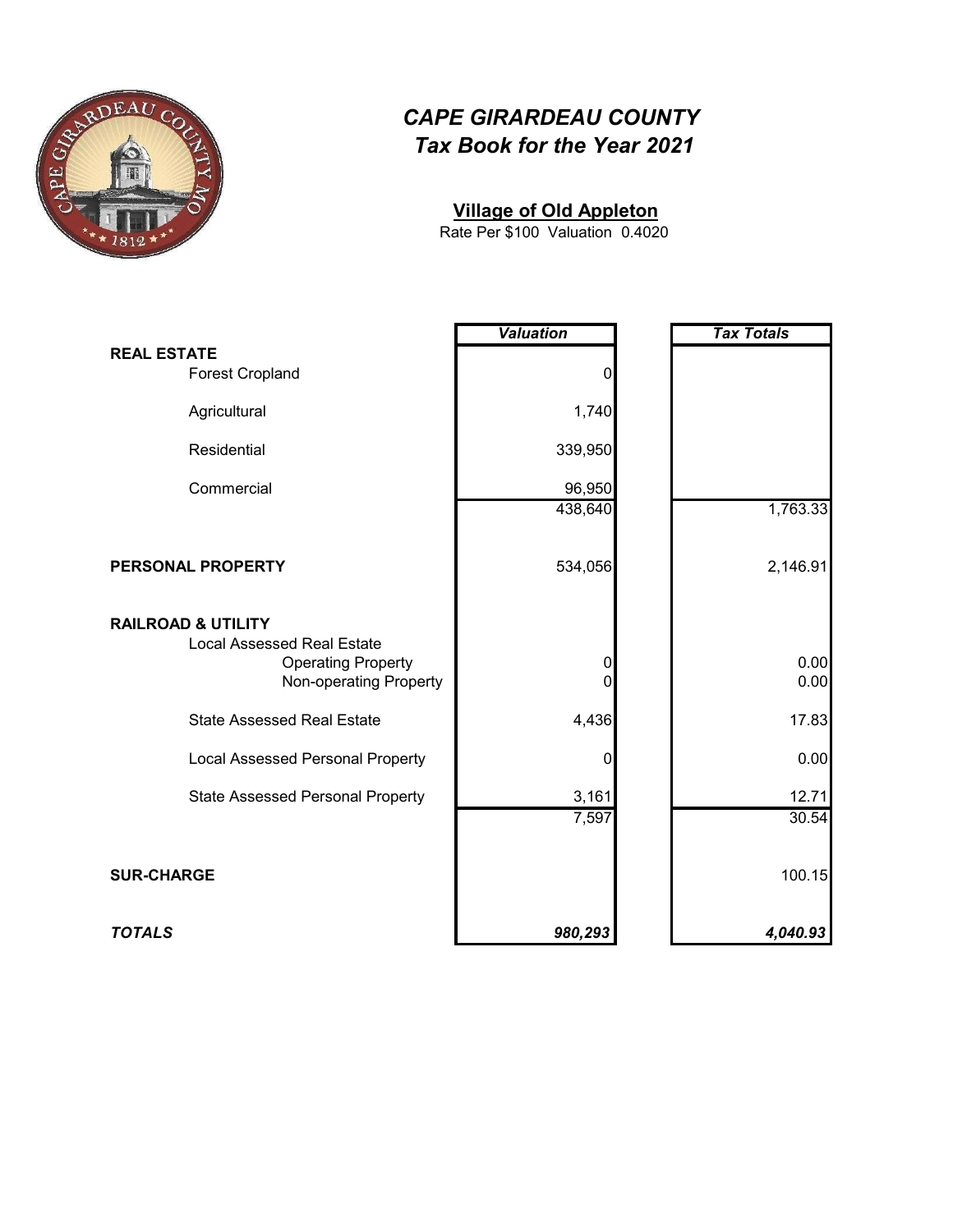

#### **Village of Pocahontas**

0.5761 Rate Per \$100 Valuation

|                                                                                                                           | <b>Valuation</b> | <b>Tax Totals</b> |
|---------------------------------------------------------------------------------------------------------------------------|------------------|-------------------|
|                                                                                                                           |                  |                   |
| <b>REAL ESTATE</b><br><b>Forest Cropland</b>                                                                              | 0                |                   |
| Agricultural                                                                                                              | 850              |                   |
| Residential                                                                                                               | 398,190          |                   |
| Commercial                                                                                                                | 82,580           |                   |
|                                                                                                                           | 481,620          | 2,774.61          |
| PERSONAL PROPERTY                                                                                                         | 206,830          | 1,191.55          |
| <b>RAILROAD &amp; UTILITY</b><br><b>Local Assessed Real Estate</b><br><b>Operating Property</b><br>Non-operating Property | 0<br>0           | 0.00<br>0.00      |
| <b>State Assessed Real Estate</b>                                                                                         | 5,204            | 29.98             |
| <b>Local Assessed Personal Property</b>                                                                                   | 1,698            | 9.78              |
| <b>State Assessed Personal Property</b>                                                                                   | 5,653            | 32.57             |
|                                                                                                                           | 12,555           | 72.33             |
| <b>SUR-CHARGE</b>                                                                                                         |                  | 79.09             |
| <b>TOTALS</b>                                                                                                             | 701,005          | 4,117.58          |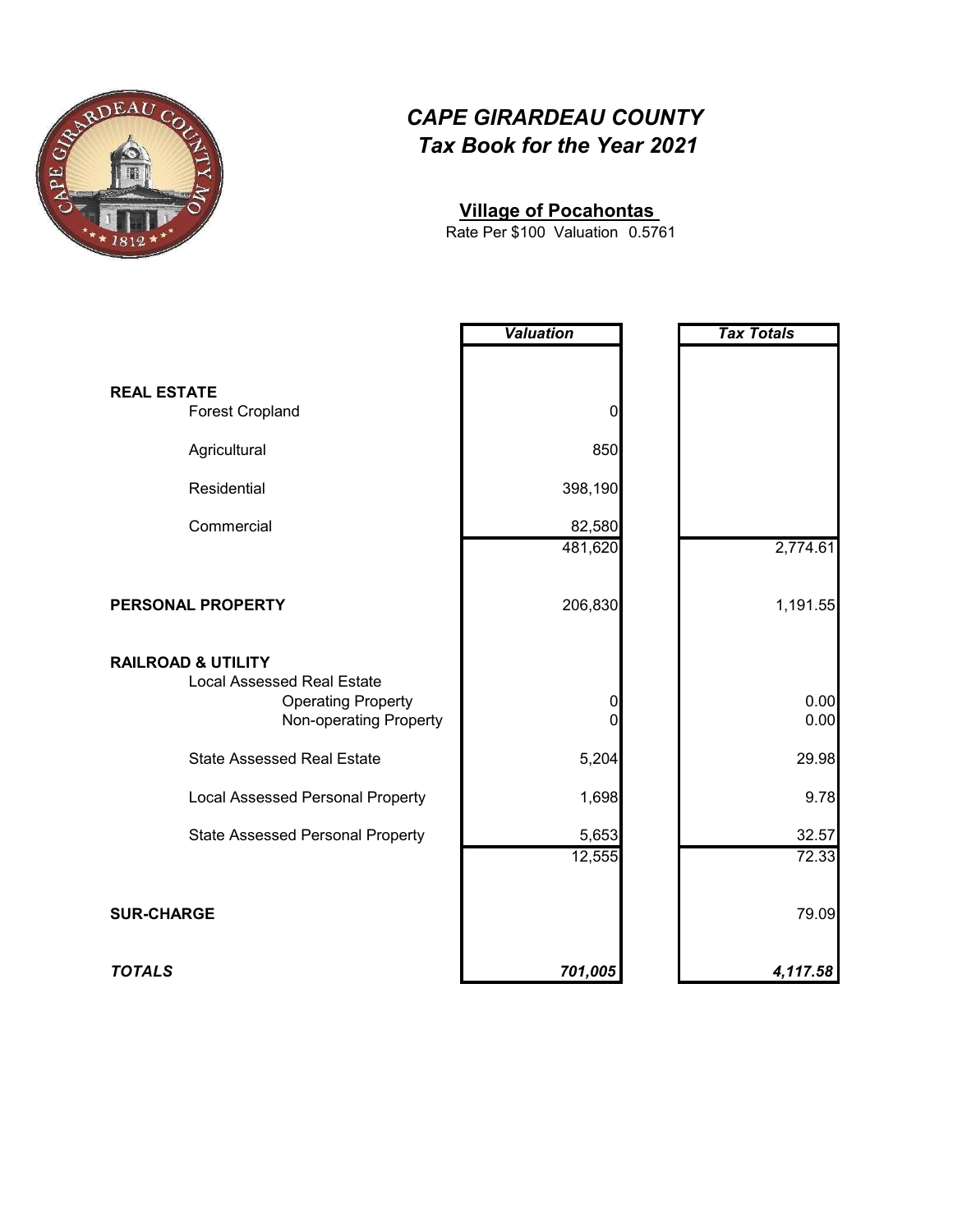

#### **Town of Allenville**

0.4754 Rate Per \$100 Valuation

|                                                                                                                           | <b>Valuation</b> | <b>Tax Totals</b> |
|---------------------------------------------------------------------------------------------------------------------------|------------------|-------------------|
| <b>REAL ESTATE</b><br><b>Forest Cropland</b>                                                                              | 0                |                   |
| Agricultural                                                                                                              | 4,750            |                   |
| Residential                                                                                                               | 192,410          |                   |
| Commercial                                                                                                                | Ω                |                   |
|                                                                                                                           | 197,160          | 937.30            |
| PERSONAL PROPERTY                                                                                                         | 175,920          | 836.32            |
| <b>RAILROAD &amp; UTILITY</b><br><b>Local Assessed Real Estate</b><br><b>Operating Property</b><br>Non-operating Property | 0<br>0           | 0.00<br>0.00      |
| <b>State Assessed Real Estate</b>                                                                                         | 17,230           | 81.91             |
| Local Assessed Personal Property                                                                                          | 0                | 0.00              |
| <b>State Assessed Personal Property</b>                                                                                   | 2,843<br>20,073  | 13.52<br>95.43    |
|                                                                                                                           |                  |                   |
| <b>TOTALS</b>                                                                                                             | 393,153          | 1,869.05          |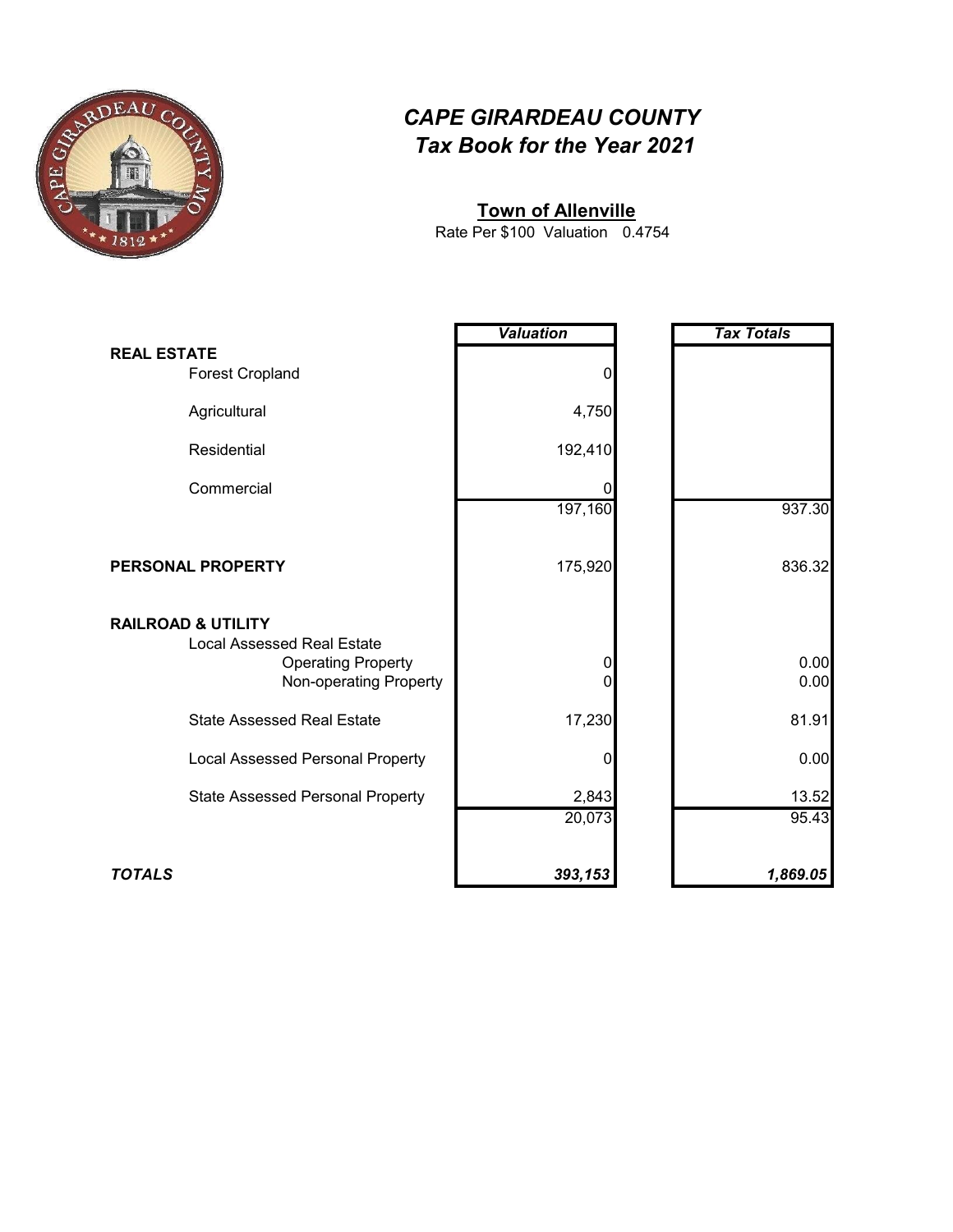

#### **City of Scott City**

1.4333 Rate Per \$100 Valuation

|                                              | <b>Valuation</b> | <b>Tax Totals</b> |
|----------------------------------------------|------------------|-------------------|
|                                              |                  |                   |
| <b>REAL ESTATE</b><br><b>Forest Cropland</b> | 0                |                   |
| Agricultural                                 | 4,170            |                   |
| Residential                                  | 0                |                   |
| Commercial                                   | 459,000          |                   |
|                                              | 463,170          | 6,638.61          |
| PERSONAL PROPERTY                            | 341,490          | 4,894.58          |
| <b>RAILROAD &amp; UTILITY</b>                |                  |                   |
| <b>Local Assessed Real Estate</b>            | 1,174<br>0       | 16.83<br>0.00     |
| <b>State Assessed Real Estate</b>            | 0                | 0.00              |
| Local Assessed Personal Property             | 1,223            | 17.53             |
| <b>State Assessed Personal Property</b>      |                  | 0.00              |
|                                              | 2,397            | 34.36             |
| <b>TOTALS</b>                                | 807,057          | 11,567.55         |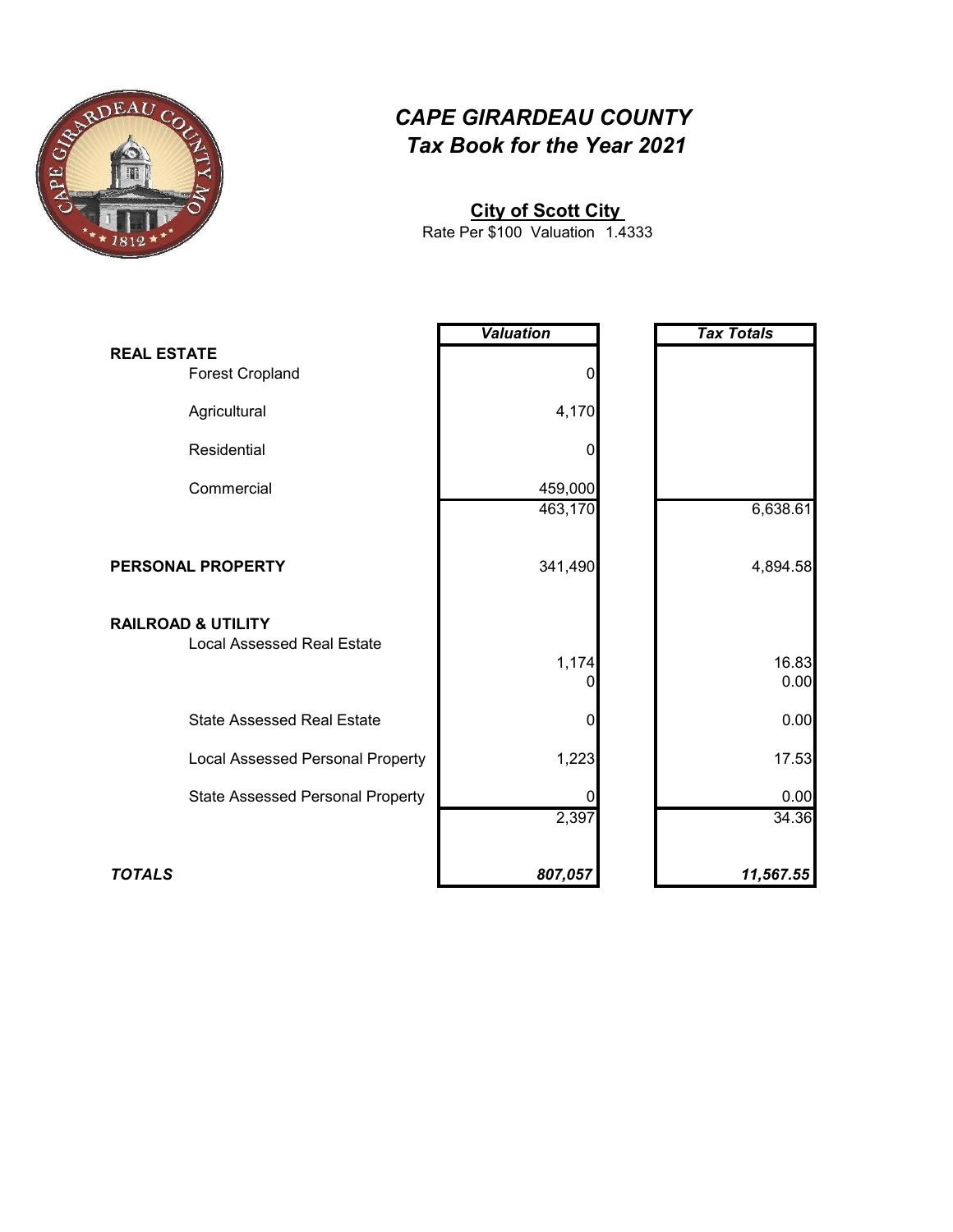

# **City of Jackson**

0.8671 Rate Per \$100 Valuation

|                                                                                                                           | <b>Valuation</b> | <b>Tax Totals</b> |
|---------------------------------------------------------------------------------------------------------------------------|------------------|-------------------|
|                                                                                                                           |                  |                   |
| <b>REAL ESTATE</b><br><b>Forest Cropland</b>                                                                              | 0                |                   |
| Agricultural                                                                                                              | 296,830          |                   |
| Residential                                                                                                               | 149,418,550      |                   |
| Commercial                                                                                                                | 47,198,400       |                   |
|                                                                                                                           | 196,913,780      | 1,707,439.49      |
| PERSONAL PROPERTY                                                                                                         | 60,260,393       | 522,517.67        |
| <b>RAILROAD &amp; UTILITY</b><br><b>Local Assessed Real Estate</b><br><b>Operating Property</b><br>Non-operating Property | 14,958           | 129.70<br>0.00    |
| <b>State Assessed Real Estate</b>                                                                                         | 392,432          | 3,402.78          |
| <b>Local Assessed Personal Property</b>                                                                                   | 30,436           | 263.91            |
| <b>State Assessed Personal Property</b>                                                                                   | 193,520          | 1,678.01          |
|                                                                                                                           | 631,346          | 5,474.40          |
| <b>SUR-CHARGE</b>                                                                                                         |                  | 61,613.25         |
| <b>TOTALS</b>                                                                                                             | 257,805,519      | 2,297,044.81      |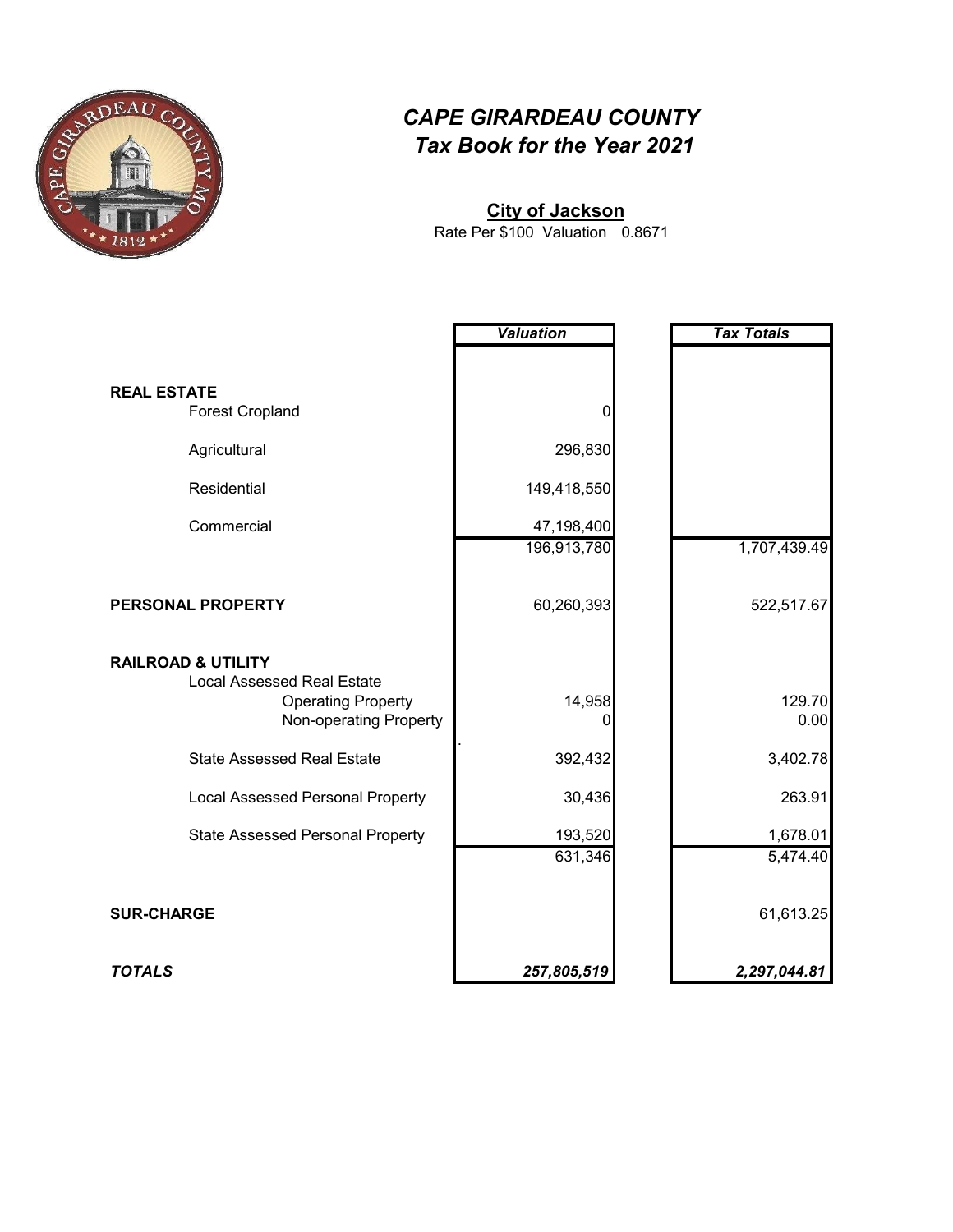

#### **City of Cape Girardeau**

0.3630 Rate Per \$100 Valuation

|                                                     | <b>Valuation</b> | <b>Tax Totals</b> |
|-----------------------------------------------------|------------------|-------------------|
| <b>REAL ESTATE</b>                                  |                  |                   |
| <b>Forest Cropland</b>                              | 0                |                   |
| Agricultural                                        | 1,428,120        |                   |
| Residential                                         | 313,779,470      |                   |
| Commercial                                          | 224,512,600      |                   |
|                                                     | 539,720,190      | 1,959,184.38      |
| PERSONAL PROPERTY                                   | 141,022,819      | 511,913.02        |
| <b>RAILROAD &amp; UTILITY</b>                       |                  |                   |
| <b>Local Assessed Real Estate</b>                   | 3,236,763        | 11,807.81<br>0.00 |
| <b>Operating Property</b><br>Non-operating Property | 16,078           | 0.00              |
| <b>State Assessed Real Estate</b>                   | 18,100,201       | 65,703.73         |
| <b>Local Assessed Personal Property</b>             | 2,843,036        | 10,320.22         |
| <b>State Assessed Personal Property</b>             | 2,688,747        | 9,760.15          |
| <b>Special Business District</b>                    | 26,884,825       | 97,591.91         |
| Rate 0.6789 Per \$100 Valuation                     |                  |                   |
| (Valuation of 4,988,520 included in                 |                  |                   |
| Real Estate Assessed Valuation)                     |                  |                   |
| Tax<br>\$33,867.05<br><b>SUR-CHARGE</b>             |                  | 127,016.10        |
| <b>TOTALS</b>                                       | 707,627,834      | 2,695,705.41      |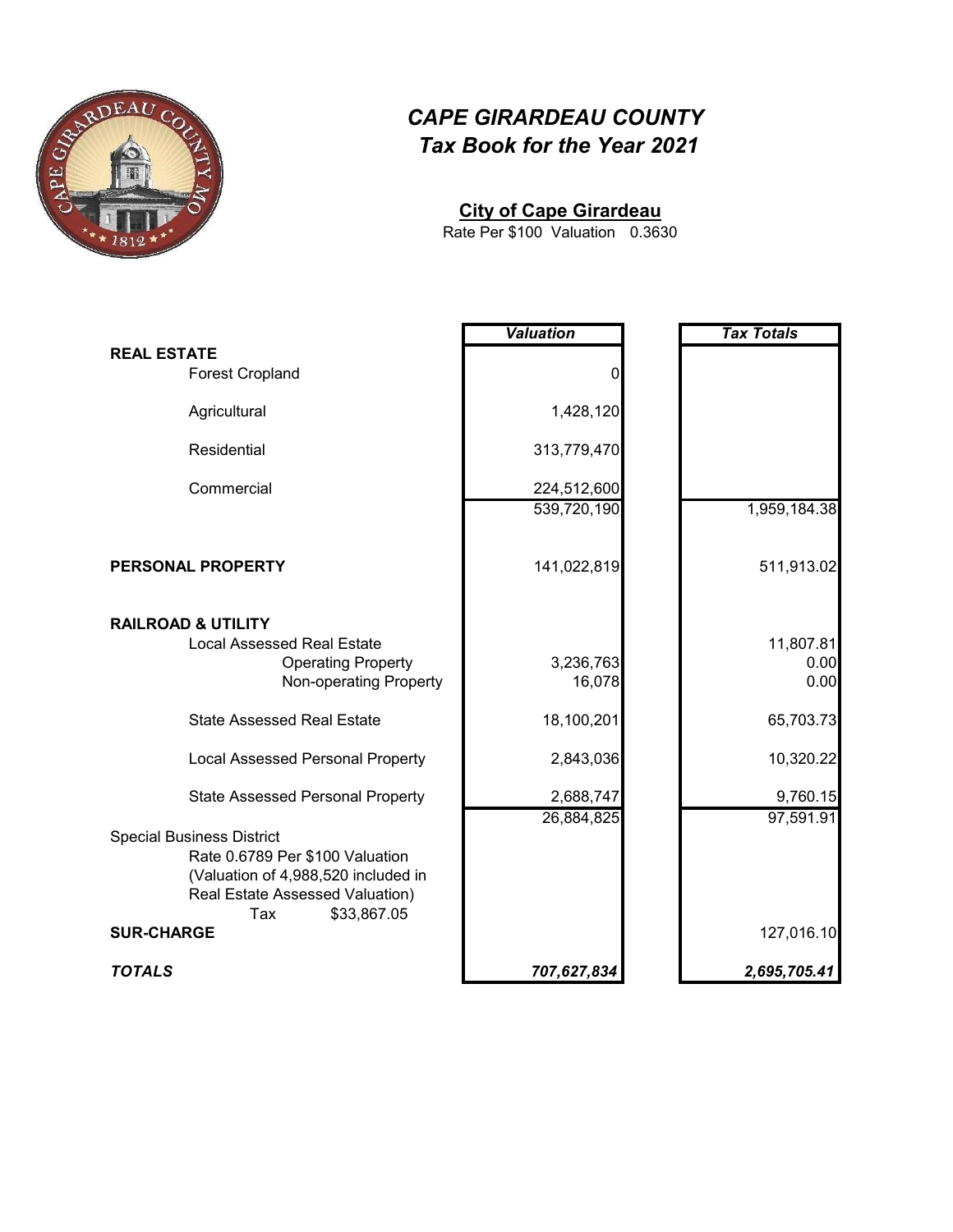

#### **North Cape County Rural Fire Protection District**

0.2561 Rate Per \$100 Valuation

|                                                     | <b>Valuation</b> | <b>Tax Totals</b> |
|-----------------------------------------------------|------------------|-------------------|
|                                                     |                  |                   |
| <b>REAL ESTATE</b>                                  |                  |                   |
| <b>Forest Cropland</b>                              | 0                |                   |
| Agricultural                                        | 3,510,570        |                   |
| Residental                                          | 15,316,430       |                   |
| Commercial                                          | 3,654,350        |                   |
|                                                     | 22,481,350       | 57,574.76         |
|                                                     |                  |                   |
|                                                     |                  |                   |
| PERSONAL PROPERTY                                   | 11,011,441       | 28,200.31         |
|                                                     |                  |                   |
|                                                     |                  |                   |
| <b>RAILROAD &amp; UTILITY</b>                       |                  |                   |
| <b>Local Assessed Real Estate</b>                   |                  |                   |
| <b>Operating Property</b><br>Non-operating Property | 2,800<br>0       | 7.17<br>0.00      |
|                                                     |                  |                   |
| <b>State Assessed Real Estate</b>                   | 1,108,926        | 2,839.96          |
| <b>Local Assessed Personal Property</b>             | 5,234            | 13.40             |
| <b>State Assessed Personal Property</b>             | 724,095          | 1,854.41          |
|                                                     | 1,841,055        | 4,714.94          |
|                                                     |                  |                   |
| <b>TOTALS</b>                                       | 35,333,846       | 90,490.01         |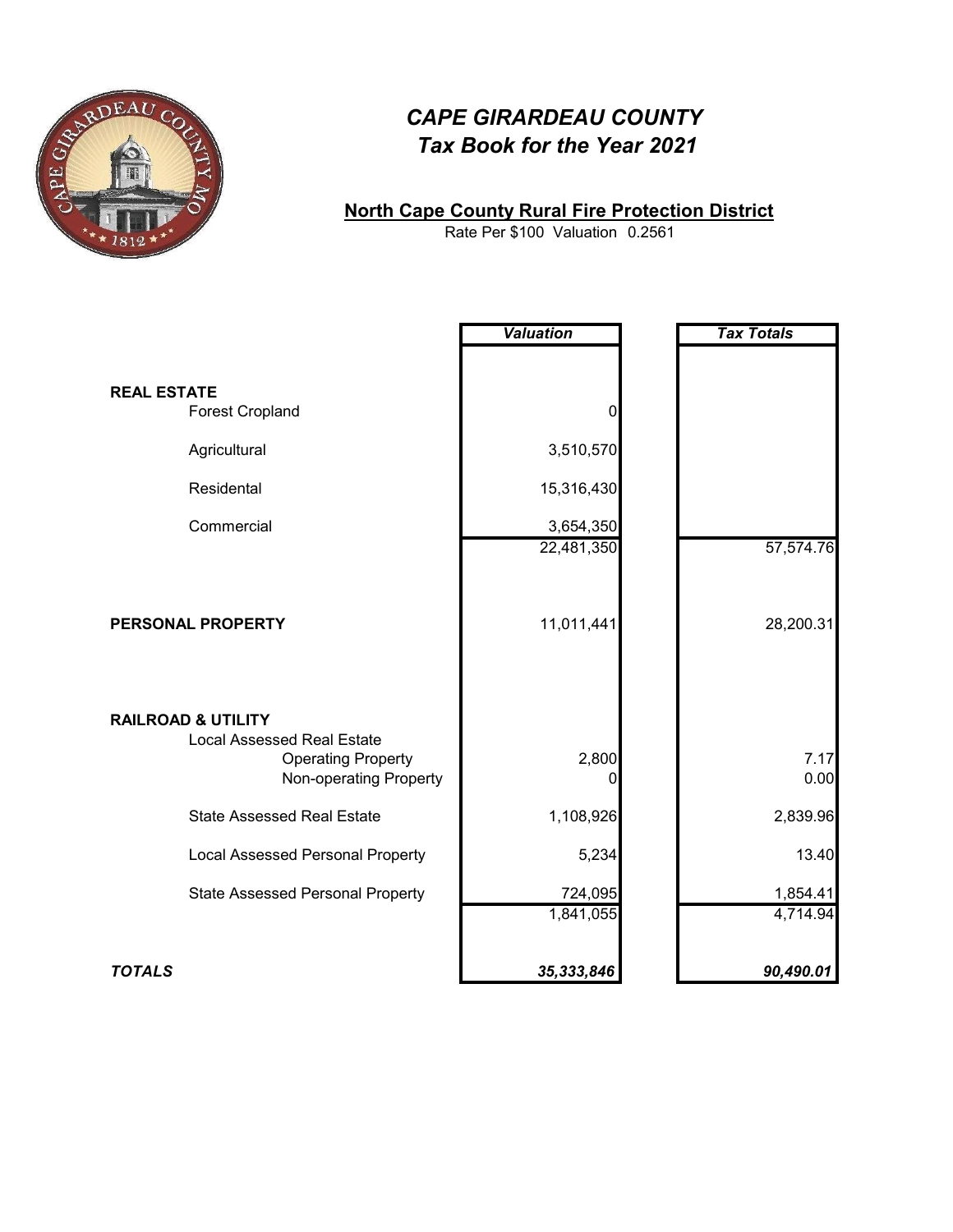

#### **Fruitland Area Fire Department**

0.7688 Rate Per \$100 Valuation

|                                         | <b>Valuation</b> | <b>Tax Totals</b> |
|-----------------------------------------|------------------|-------------------|
|                                         |                  |                   |
| <b>REAL ESTATE</b>                      |                  |                   |
| <b>Forest Cropland</b>                  | 0                |                   |
| Agricultural                            | 4,194,410        |                   |
| Residential                             | 63,279,630       |                   |
| Commercial                              | 18,535,000       |                   |
|                                         | 86,009,040       | 661,237.50        |
|                                         |                  |                   |
|                                         |                  |                   |
| PERSONAL PROPERTY                       | 35,406,271       | 272,203.51        |
|                                         |                  |                   |
|                                         |                  |                   |
| <b>RAILROAD &amp; UTILITY</b>           |                  |                   |
| <b>Local Assessed Real Estate</b>       |                  |                   |
| <b>Operating Property</b>               | 13,455           | 103.44            |
| Non-operating Property                  | 0                | 0.00              |
| <b>State Assessed Real Estate</b>       | 3,896,493        | 29,956.24         |
| <b>Local Assessed Personal Property</b> | 15,712           | 120.79            |
| <b>State Assessed Personal Property</b> | 1,428,106        | 10,979.28         |
|                                         | 5,353,766        | 41,159.75         |
|                                         |                  |                   |
| <b>TOTALS</b>                           | 126,769,077      | 974,600.76        |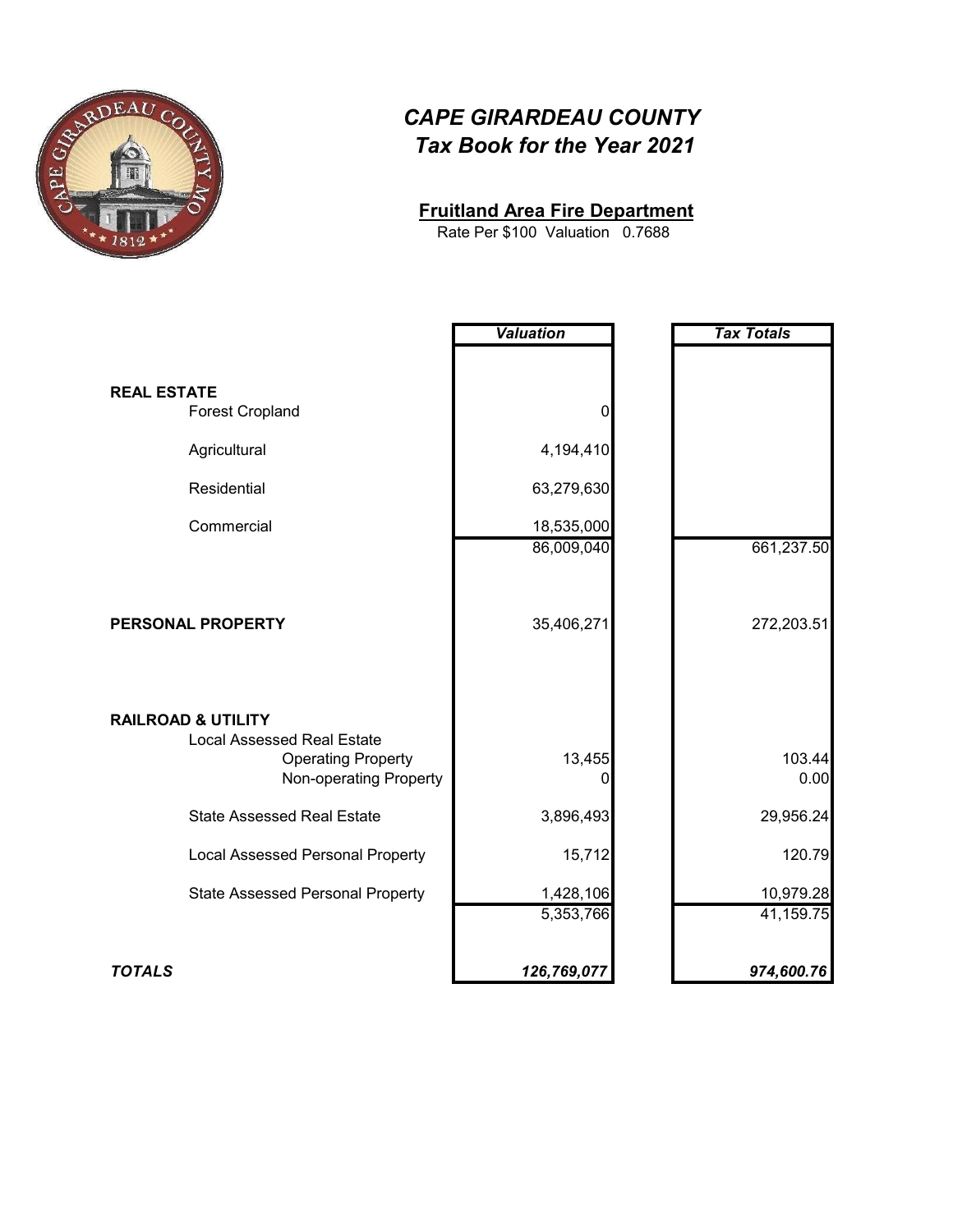

#### **Millersville Fire Protection District**

0.3763 Rate Per \$100 Valuation

|                                                                    | <b>Valuation</b> | <b>Tax Totals</b> |
|--------------------------------------------------------------------|------------------|-------------------|
|                                                                    |                  |                   |
| <b>REAL ESTATE</b>                                                 |                  |                   |
| <b>Forest Cropland</b>                                             | 0                |                   |
| Agricultural                                                       | 2,971,760        |                   |
| Residential                                                        | 33,508,160       |                   |
| Commercial                                                         | 21,819,310       |                   |
|                                                                    | 58,299,230       | 219,379.99        |
| PERSONAL PROPERTY                                                  | 20,577,837       | 77,434.39         |
| <b>RAILROAD &amp; UTILITY</b><br><b>Local Assessed Real Estate</b> |                  |                   |
| <b>Operating Property</b><br>Non-operating Property                | $\pmb{0}$<br>O   | 0.00<br>0.00      |
| <b>State Assessed Real Estate</b>                                  | 2,467,437        | 9,284.97          |
| <b>Local Assessed Personal Property</b>                            | 0                | 0.00              |
| <b>State Assessed Personal Property</b>                            | 918,005          | 3,454.45          |
|                                                                    | 3,385,442        | 12,739.42         |
| <b>TOTALS</b>                                                      | 82,262,509       | 309,553.80        |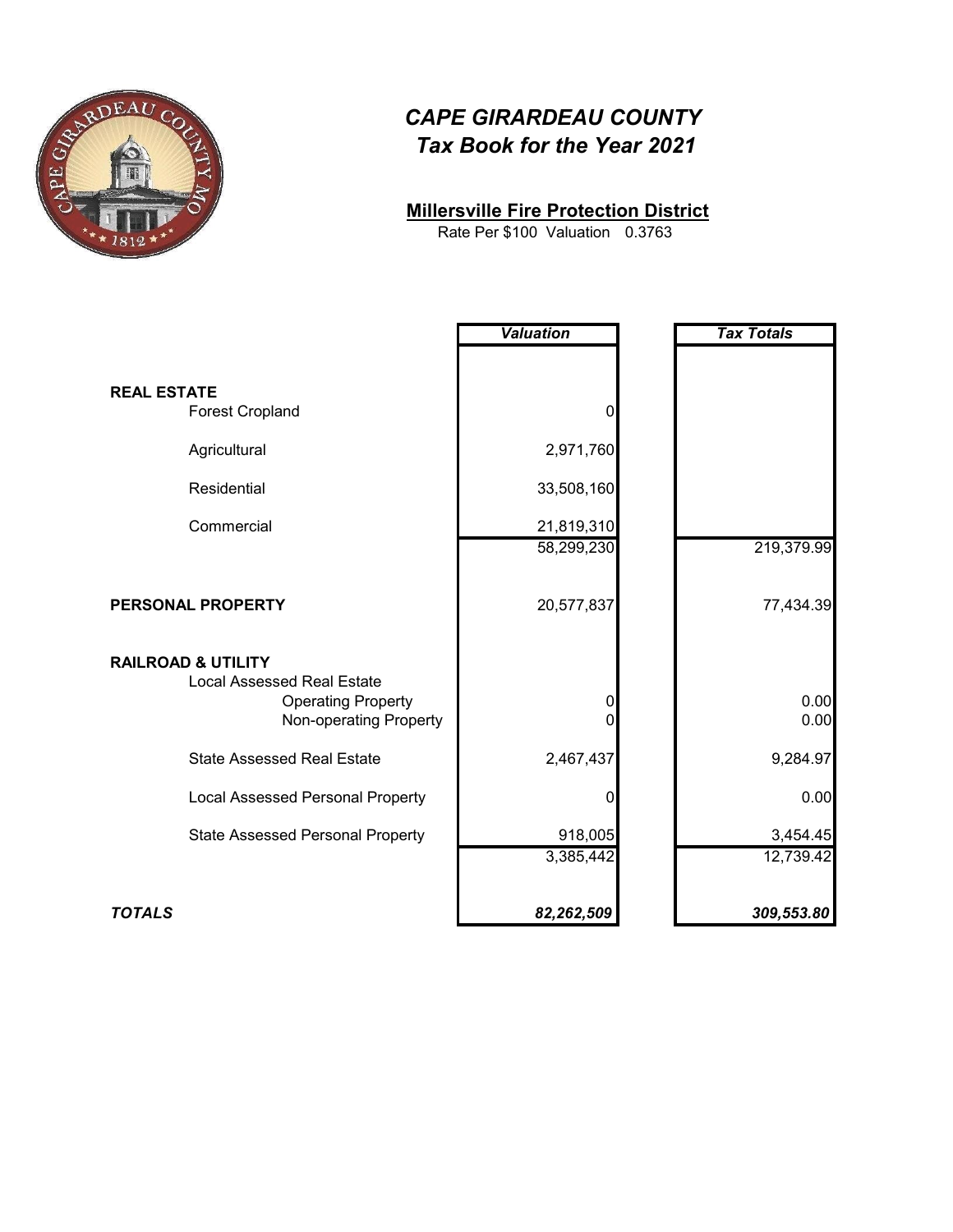

#### **East County Area Fire District**

.0.3000 Rate Per \$100 Valuation

|                                                                    | <b>Valuation</b> | <b>Tax Totals</b> |
|--------------------------------------------------------------------|------------------|-------------------|
|                                                                    |                  |                   |
| <b>REAL ESTATE</b>                                                 |                  |                   |
| <b>Forest Cropland</b>                                             | $\mathbf 0$      |                   |
| Agricultural                                                       | 2,094,510        |                   |
| Residential                                                        | 46,439,790       |                   |
| Commercial                                                         | 19,422,250       |                   |
|                                                                    | 67,956,550       | 203,869.69        |
|                                                                    |                  |                   |
| PERSONAL PROPERTY                                                  | 25,705,583       | 77,116.76         |
| <b>RAILROAD &amp; UTILITY</b><br><b>Local Assessed Real Estate</b> |                  |                   |
| <b>Operating Property</b><br>Non-operating Property                | 7,021<br>0       | 21.06<br>0.00     |
| <b>State Assessed Real Estate</b>                                  | 11,333,511       | 34,000.53         |
| <b>Local Assessed Personal Property</b>                            | 7,381            | 22.14             |
| <b>State Assessed Personal Property</b>                            | 2,446,342        | 7,339.03          |
|                                                                    | 13,794,255       | 41,382.76         |
| <b>TOTALS</b>                                                      | 107,456,388      | 322,369.21        |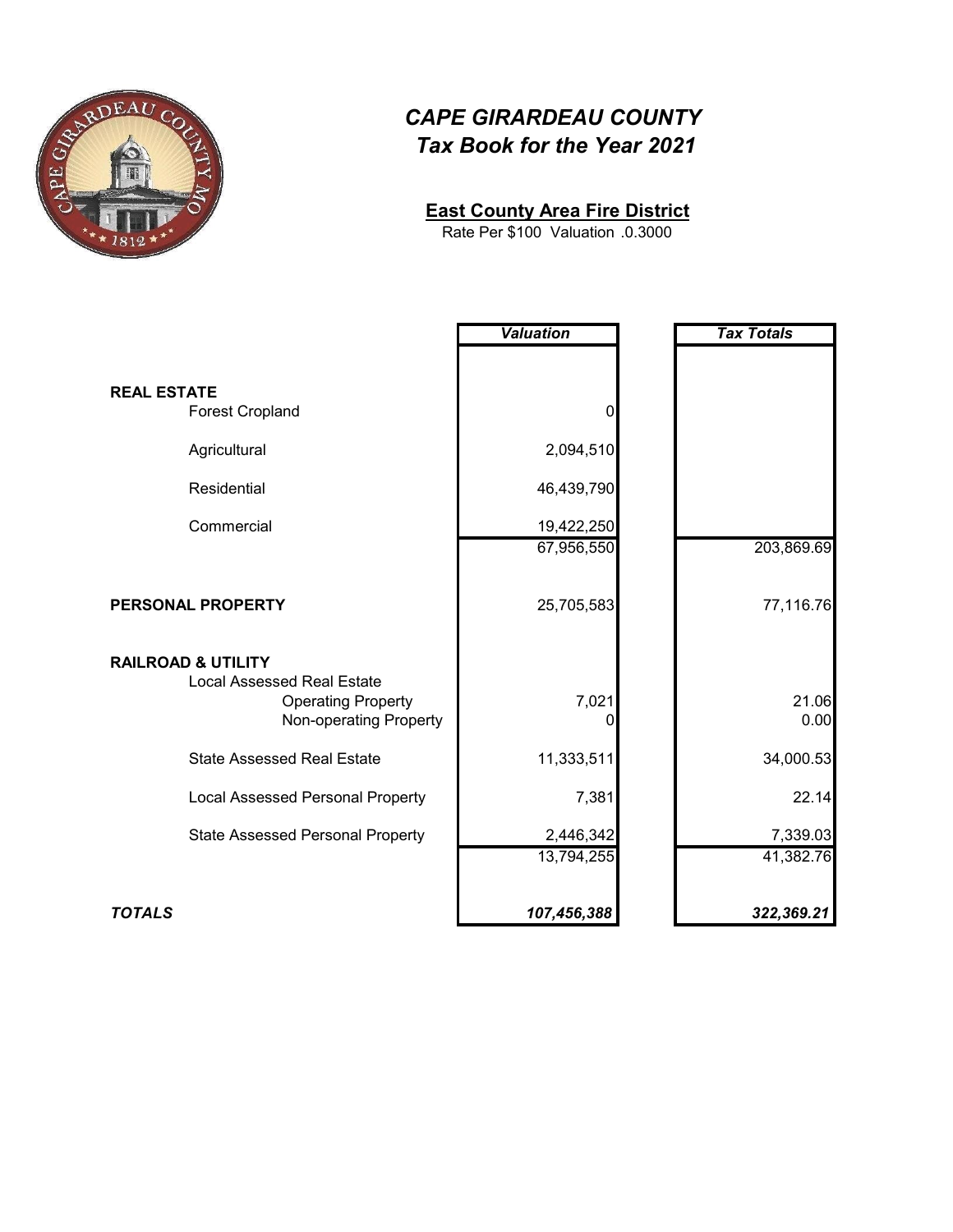

#### **Gordonville Fire District**

0.3000 Rate Per \$100 Valuation

|                                                                    | <b>Valuation</b> | <b>Tax Totals</b> |
|--------------------------------------------------------------------|------------------|-------------------|
|                                                                    |                  |                   |
| <b>REAL ESTATE</b>                                                 |                  |                   |
| <b>Forest Cropland</b>                                             | 0                |                   |
| Agricultural                                                       | 3,560,880        |                   |
| Residential                                                        | 66,616,640       |                   |
| Commercial                                                         | 5,321,640        |                   |
|                                                                    | 75,499,160       | 226,497.47        |
| PERSONAL PROPERTY                                                  | 24,884,363       | 74,653.09         |
| <b>RAILROAD &amp; UTILITY</b><br><b>Local Assessed Real Estate</b> |                  | 3.75              |
| <b>Operating Property</b><br>Non-operating Property                | 746<br>503       |                   |
| <b>State Assessed Real Estate</b>                                  | 7,309,505        | 21,928.52         |
| <b>Local Assessed Personal Property</b>                            | 2,916            | 8.75              |
| <b>State Assessed Personal Property</b>                            | 1,097,035        | 3,291.11          |
|                                                                    | 8,410,705        | 25,232.13         |
| <b>TOTALS</b>                                                      | 108,794,228      | 326,382.69        |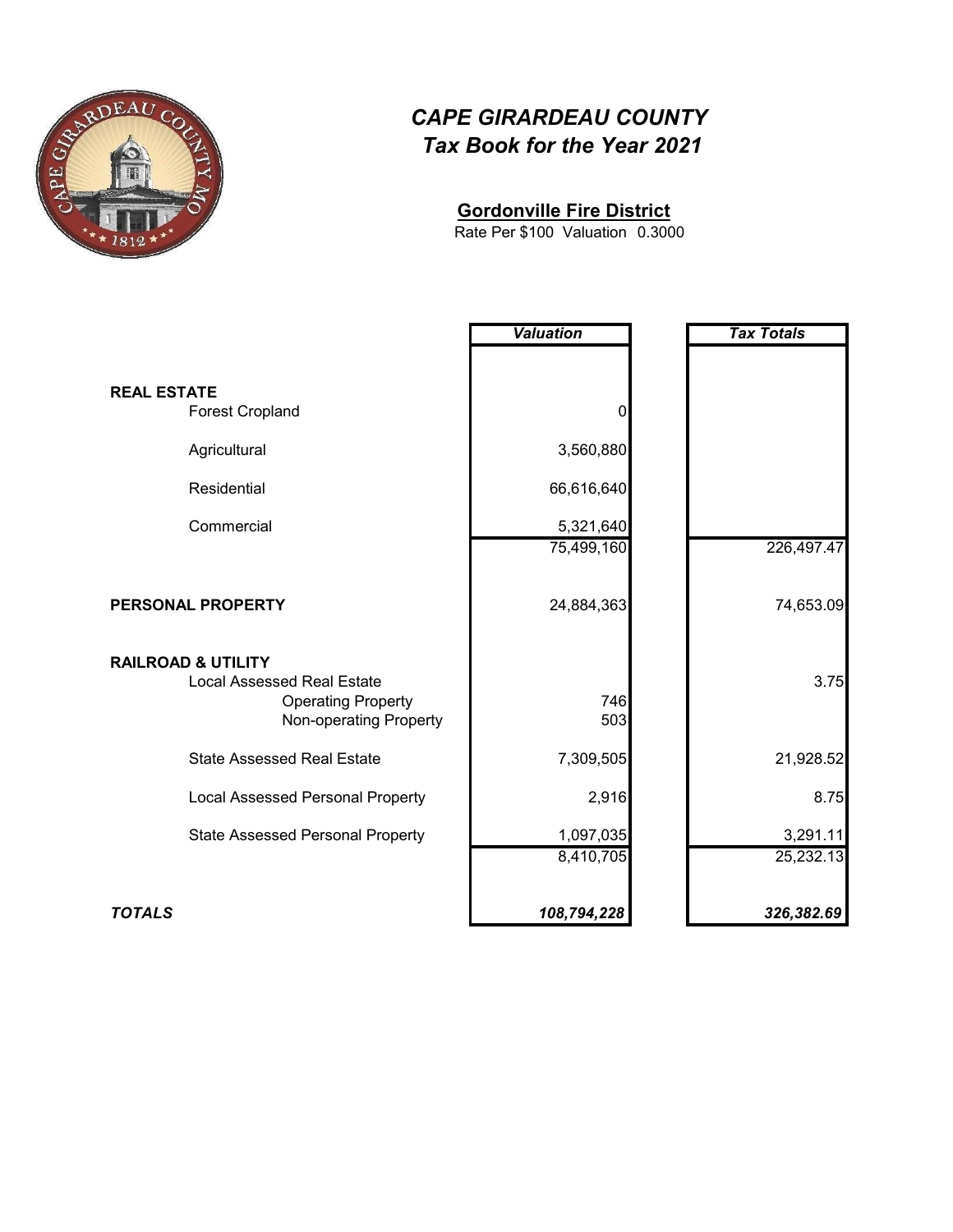

#### **Whitewater Fire Protection District**

Rate Per \$100 Valuation 0.3890

|                                                                    | <b>Valuation</b> | <b>Tax Totals</b> |
|--------------------------------------------------------------------|------------------|-------------------|
|                                                                    |                  |                   |
| <b>REAL ESTATE</b>                                                 |                  |                   |
| <b>Forest Cropland</b>                                             | 0                |                   |
| Agricultural                                                       | 2,312,020        |                   |
| Residential                                                        | 8,181,580        |                   |
| Commercial                                                         | 175,770          |                   |
|                                                                    | 10,669,370       | 41,503.85         |
| PERSONAL PROPERTY                                                  | 4,748,964        | 18,473.48         |
| <b>RAILROAD &amp; UTILITY</b><br><b>Local Assessed Real Estate</b> |                  | 503.87            |
| <b>Operating Property</b><br>Non-operating Property                | 121,849<br>7,680 |                   |
| <b>State Assessed Real Estate</b>                                  | 920,358          | 3,580.19          |
| <b>Local Assessed Personal Property</b>                            | 0                | 0.00              |
| <b>State Assessed Personal Property</b>                            | 183,388          | 713.38            |
|                                                                    | 1,233,275        | 4,293.57          |
| <b>TOTALS</b>                                                      | 16,651,609       | 64,270.90         |